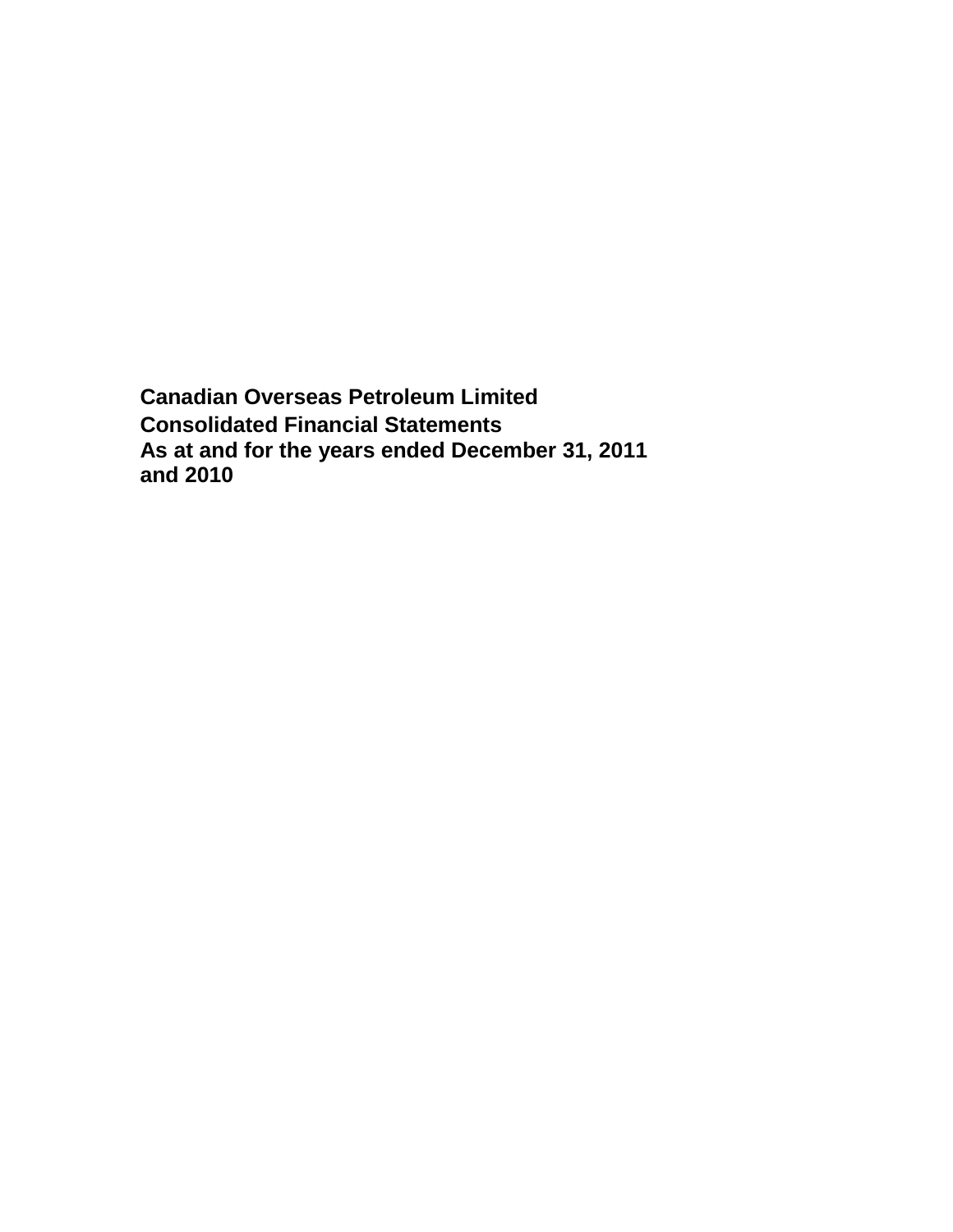# **Management's Responsibility for Consolidated Financial Statements**

The information provided in these consolidated financial statements, is the responsibility of management. In the preparation of the statements, estimates are sometimes necessary to make a determination of future values for certain assets or liabilities. Management believes such estimates have been based on careful judgments and have been properly reflected in the accompanying consolidated financial statements.

Management maintains a system of internal controls to provide reasonable assurance that the Company's assets are safeguarded and to facilitate the preparation of relevant and timely information.

Deloitte & Touche LLP was appointed by the shareholders to serve as the Company's external auditors. They have examined the consolidated financial statements and provided their independent auditor's report. The audit committee has reviewed the consolidated financial statements with management and the auditors, and has reported to the Board of Directors. The Board of Directors has approved the consolidated financial statements as presented.

*Signed "Arthur S. Millholland" Signed "Aleksandra Owad"* Arthur S. Millholland Aleksandra Owad President and Chief Executive Officer Chief Financial Officer March 28, 2012 March 28, 2012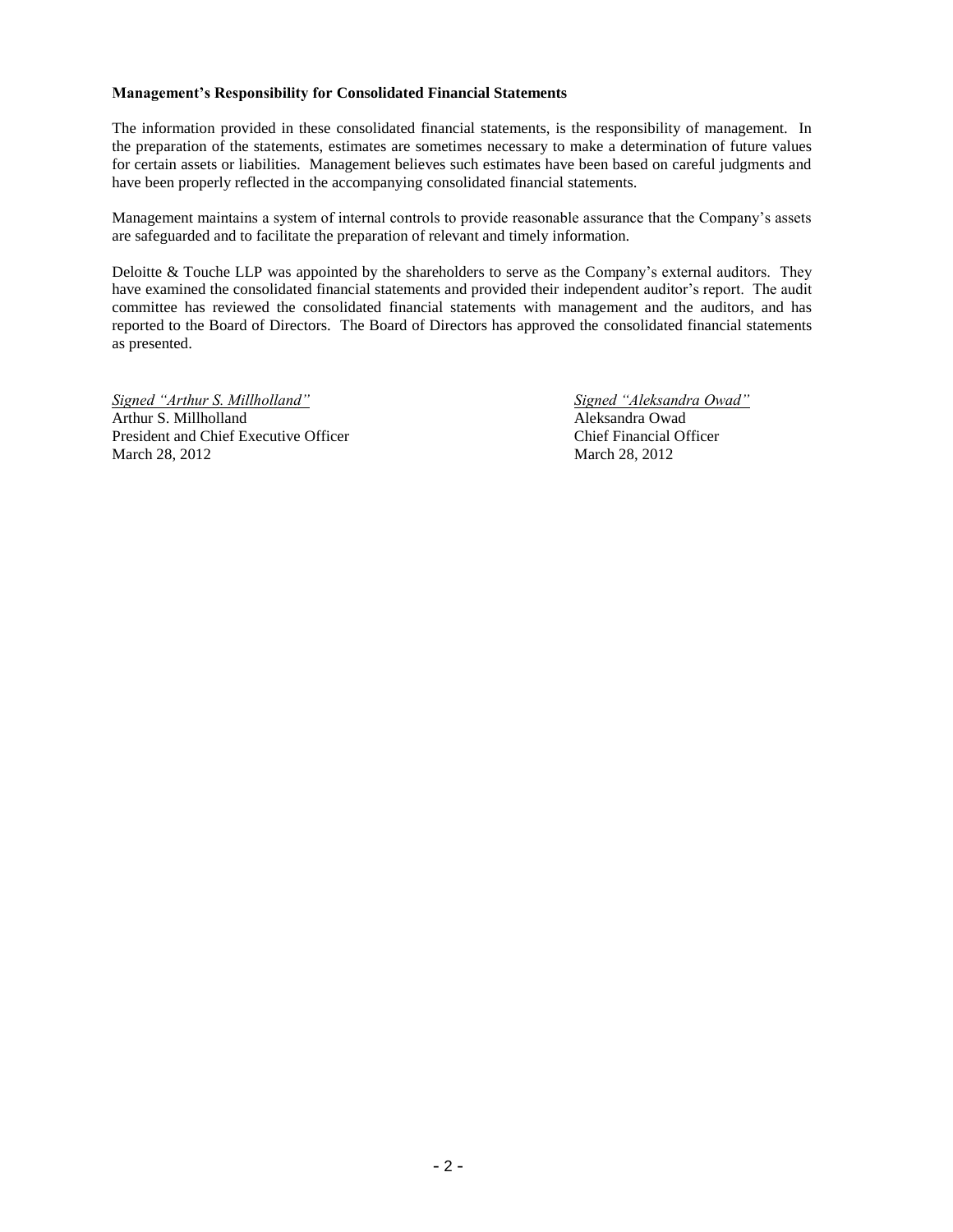#### **Independent Auditor's Report**

#### To the Shareholders of Canadian Overseas Petroleum Limited

We have audited the accompanying consolidated financial statements of Canadian Overseas Petroleum Limited, which comprise the consolidated statements of financial position as at December 31, 2011, December 31, 2010 and January 1, 2010, and the consolidated statements of comprehensive loss, consolidated statements of changes in equity, and consolidated statements of cash flows for the years ended December 31, 2011 and December 31, 2010, and the notes to the consolidated financial statements.

#### *Management's Responsibility for the Consolidated Financial Statements*

Management is responsible for the preparation and fair presentation of these consolidated financial statements in accordance with International Financial Reporting Standards, and for such internal control as management determines is necessary to enable the preparation of consolidated financial statements that are free from material misstatement, whether due to fraud or error.

#### *Auditor's Responsibility*

Our responsibility is to express an opinion on these consolidated financial statements based on our audits. We conducted our audits in accordance with Canadian generally accepted auditing standards. Those standards require that we comply with ethical requirements and plan and perform the audit to obtain reasonable assurance about whether the consolidated financial statements are free from material misstatement.

An audit involves performing procedures to obtain audit evidence about the amounts and disclosures in the consolidated financial statements. The procedures selected depend on the auditor's judgment, including the assessment of the risks of material misstatement of the consolidated financial statements, whether due to fraud or error. In making those risk assessments, the auditor considers internal control relevant to the entity's preparation and fair presentation of the consolidated financial statements in order to design audit procedures that are appropriate in the circumstances, but not for the purpose of expressing an opinion on the effectiveness of the entity's internal control. An audit also includes evaluating the appropriateness of accounting policies used and the reasonableness of accounting estimates made by management, as well as evaluating the overall presentation of the consolidated financial statements.

We believe that the audit evidence we have obtained in our audits is sufficient and appropriate to provide a basis for our audit opinion.

#### *Opinion*

In our opinion, the consolidated financial statements present fairly, in all material respects, the financial position of Canadian Overseas Petroleum Limited as at December 31, 2011, December 31, 2010 and January 1, 2010 and its financial performance and its cash flows for the years ended December 31, 2011 and December 31, 2010 in accordance with International Financial Reporting Standards.

#### *Emphasis of Matter*

Without qualifying our opinion, we draw attention to Note 2 to the consolidated financial statements which indicates that Canadian Overseas Petroleum Limited is pursuing exploration projects and contracts that, if successful, will require substantial additional financing. Canadian Overseas Petroleum Limited incurred a loss of \$53.4 million during the year ended December 31, 2011 (2010: \$9.3 million) and had negative cash flows from operating activities of \$16.8 million (2010: \$6.2 million). These conditions, along with other matters as set forth in Note 2, indicate the existence of a material uncertainty that casts significant doubt about Canadian Overseas Petroleum Limited's ability to continue as a going concern.

Signed "Deloitte & Touche LLP"

Chartered Accountants

March 28, 2012 Calgary, Alberta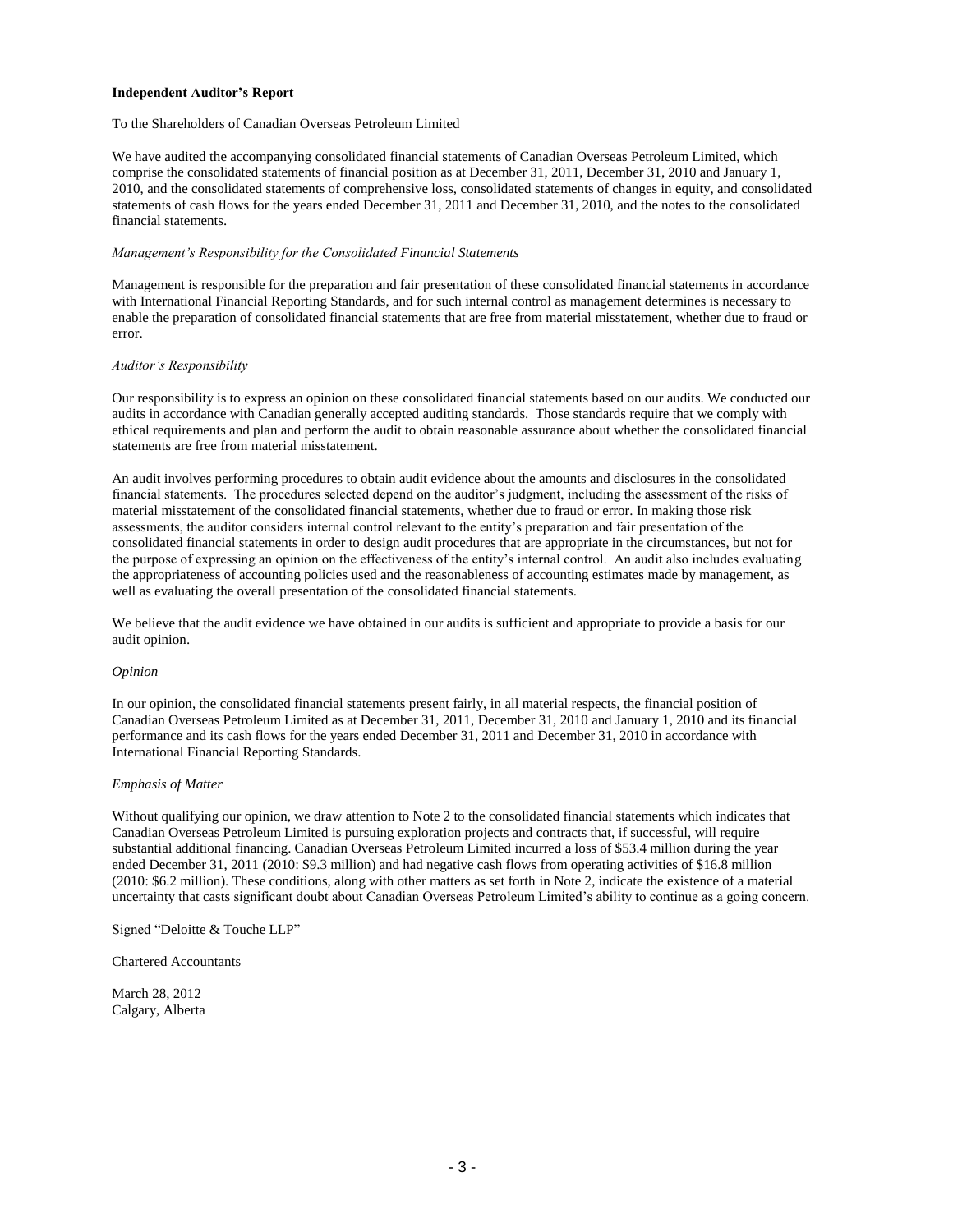# **Canadian Overseas Petroleum Limited Consolidated Statements of Financial Position (in thousands of Canadian dollars)**

|                                                                      | December 31, |           | December 31, |           | January 1,   |          |
|----------------------------------------------------------------------|--------------|-----------|--------------|-----------|--------------|----------|
|                                                                      |              | 2011      | 2010         |           | 2010         |          |
| <b>Assets</b>                                                        |              |           |              |           |              |          |
| Current                                                              |              |           |              |           |              |          |
| Cash and cash equivalents (note 4)                                   | \$           | 71,924    | \$           | 37,403    | \$           | 1,439    |
| Accounts receivable                                                  |              | 446       |              | 83        |              | 75       |
| Prepaid expenses                                                     |              | 163       |              | 22        |              | 277      |
|                                                                      |              | 72,533    |              | 37,508    |              | 1,791    |
| Deposit for seismic data (note 5)                                    |              | 15,255    |              |           |              |          |
| Deposits and prepayments                                             |              | 43        |              | 43        |              | 70       |
| Exploration and evaluation assets (note 6)                           |              | 20,594    |              |           |              |          |
| Office equipment                                                     |              | 227       |              | 59        |              | 70       |
|                                                                      | \$           | 108,652   | \$           | 37,610    | $\mathbb{S}$ | 1,931    |
| <b>Liabilities</b>                                                   |              |           |              |           |              |          |
| Current                                                              |              |           |              |           |              |          |
| Accounts payable and accrued liabilities<br>Provision for loss on UK | \$           | 2,407     | $\mathbb{S}$ | 989       | \$           | 1,901    |
| contracts (note 7)                                                   |              | 32,641    |              |           |              |          |
| Loan                                                                 |              |           |              |           |              | 1,802    |
|                                                                      |              | 35,048    |              | 989       |              | 3,703    |
| <b>Shareholders' Equity</b>                                          |              |           |              |           |              |          |
| Share capital (note 8)                                               |              | 100,768   |              | 41,833    |              | 8,063    |
| Warrants (note 9)                                                    |              | 37,359    |              | 11,007    |              | 306      |
| Contributed capital reserve (note 9)                                 |              | 9,113     |              | 4,317     |              | 1,074    |
| Deficit                                                              |              | (73, 964) |              | (20, 536) |              | (11,215) |
| Accumulated other comprehensive<br>income                            |              | 328       |              |           |              |          |
|                                                                      |              | 73,604    |              | 36,621    |              | (1,772)  |
|                                                                      | \$           | 108,652   | \$           | 37,610    | \$           | 1,931    |

**Nature of operations (note 1) Commitments and contractual obligations (note 11) Subsequent events (note 7 and note 11)**

See accompanying notes to the consolidated financial statements.

# **Approved on behalf of the Board:**

*Signed "Arthur S. Millholland" Signed "J. Christopher McLean"* Director Director Director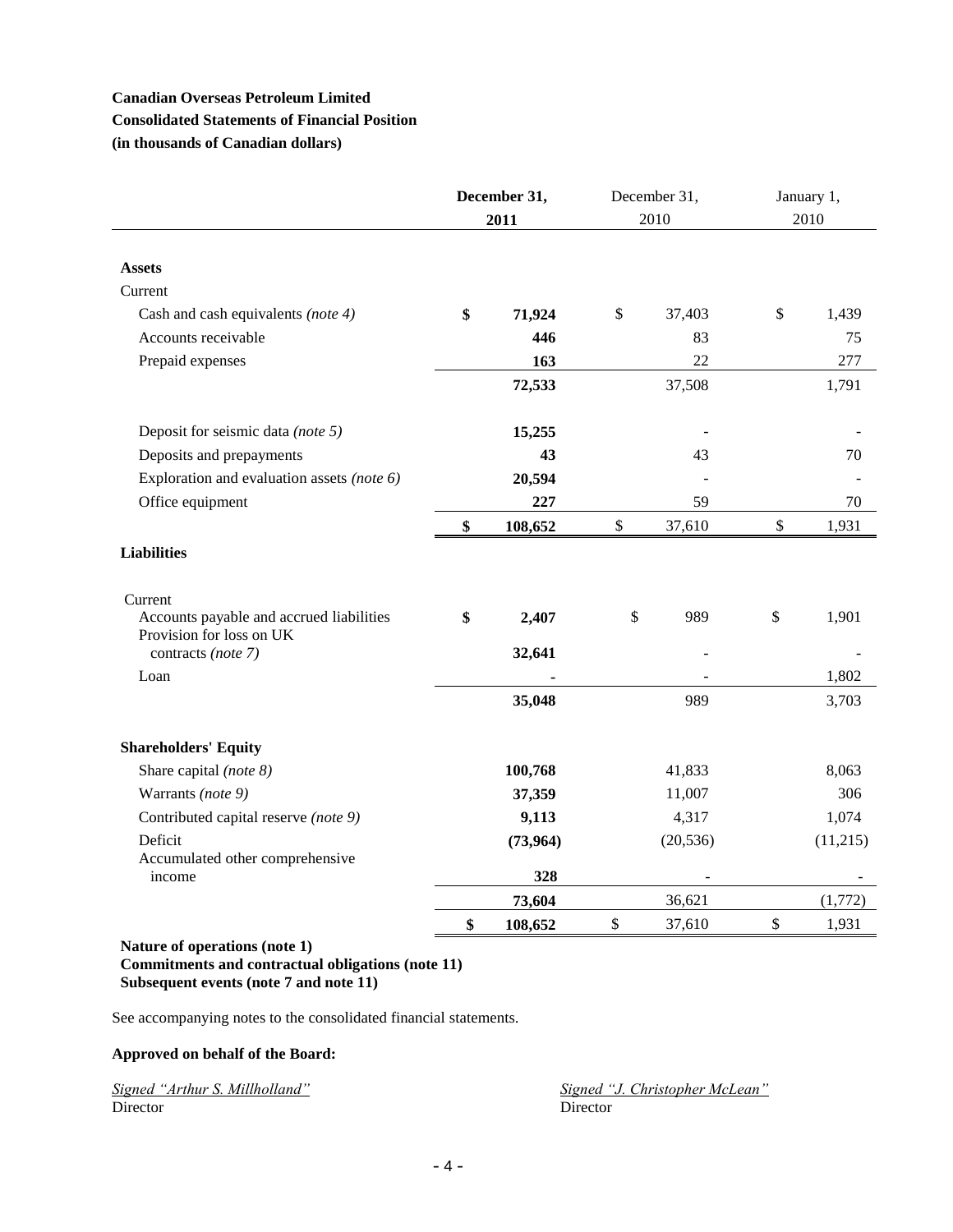# **Canadian Overseas Petroleum Limited**

**Consolidated Statements of Comprehensive Loss**

**(in thousands of Canadian dollars, except per share amounts)**

|                                                  | 2011            | 2010          |
|--------------------------------------------------|-----------------|---------------|
| <b>Operations</b>                                |                 |               |
| Services to third parties                        | \$<br>189       | \$<br>6       |
| Loss on UK contracts (note 7)                    | (37, 926)       |               |
| Exploration                                      | (1,657)         |               |
| Pre-license costs (note 5)                       | (1,694)         |               |
| Administrative                                   | (8, 413)        | (5,590)       |
| Depreciation                                     | (30)            | (11)          |
| Stock-based compensation (note 8)                | (4,796)         | (3,243)       |
|                                                  | (54, 327)       | (8,838)       |
| <b>Finance income and costs</b>                  |                 |               |
| Interest income                                  | 593             | 17            |
| Interest and financing charges                   | (40)            | (461)         |
| Foreign exchange gain (loss)                     | 346             | (39)          |
|                                                  | 899             | (483)         |
| Loss                                             | (53, 428)       | (9,321)       |
| Gain on translation of foreign subsidiaries      | 328             |               |
| Comprehensive loss                               | \$<br>(53, 100) | \$<br>(9,321) |
|                                                  |                 |               |
| Loss per share (basic and diluted)               | \$(0.21)        | \$(0.32)      |
| Weighted average number of shares<br>outstanding | 257, 332, 284   | 29,290,398    |

See accompanying notes to the consolidated financial statements.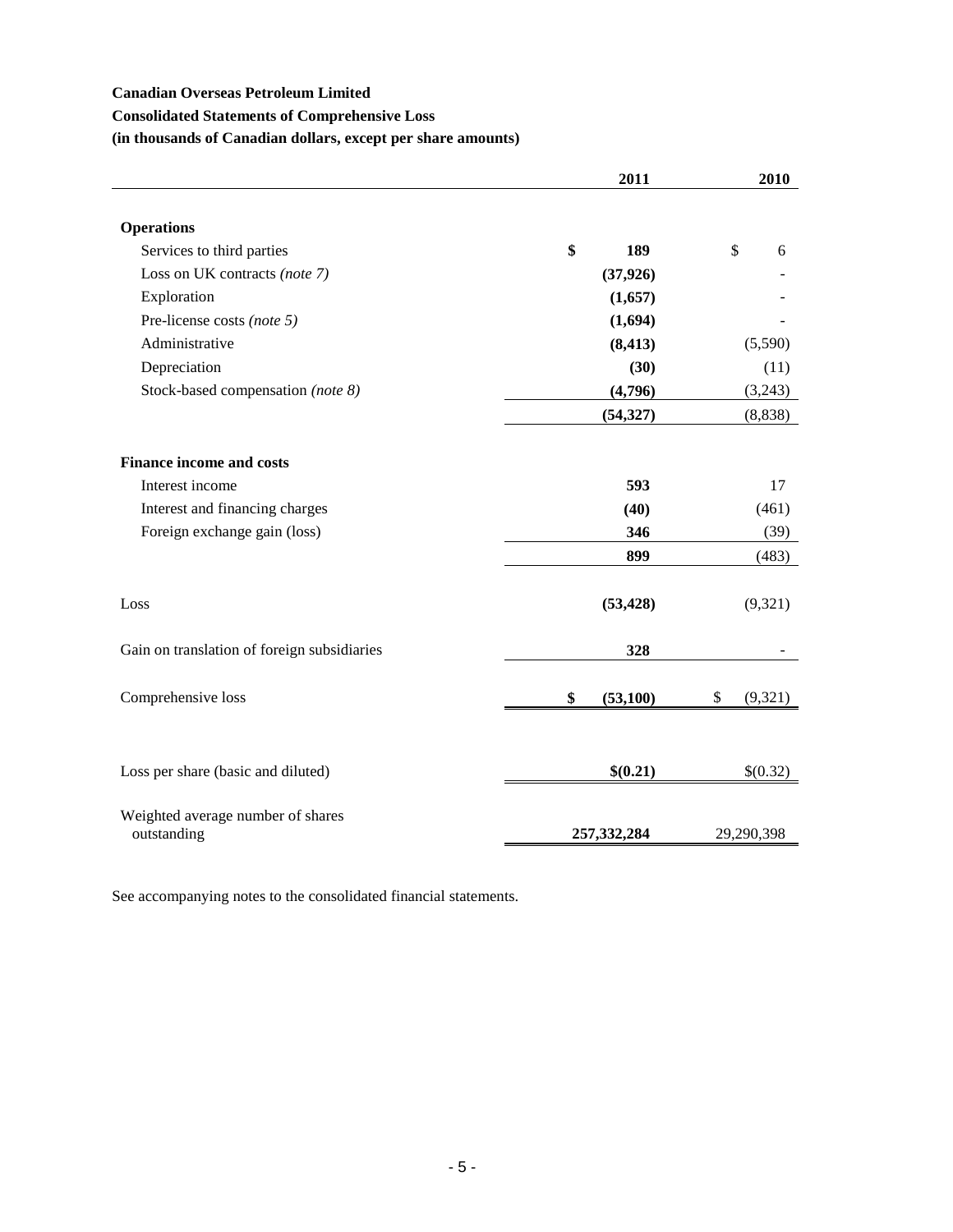# **Canadian Overseas Petroleum Limited**

# **Consolidated Statements of Changes in Equity**

**(in thousands of Canadian dollars)**

|                                                                                                                   | <b>Share</b><br><b>Capital Warrants</b> |        | Contributed<br>Capital<br><b>Reserve</b> | <b>Deficit</b> | Comprehensive | <b>Accumulated</b><br>Other<br><b>Income</b> | <b>Total</b><br><b>Equity</b> |
|-------------------------------------------------------------------------------------------------------------------|-----------------------------------------|--------|------------------------------------------|----------------|---------------|----------------------------------------------|-------------------------------|
| <b>Balance at January 1, 2010</b>                                                                                 | \$<br>8,063 \$                          | 306    | \$<br>1,074                              | \$(11,215)     | \$            |                                              | \$<br>(1,772)                 |
| <b>Comprehensive loss for</b><br>the year                                                                         |                                         |        |                                          | (9,321)        |               |                                              | (9,321)                       |
| <b>Transactions with owners,</b><br>recorded directly to equity<br>Issue of common shares -<br>net of issue costs | 33,770                                  |        |                                          |                |               |                                              | 33,770                        |
| Issue of share purchase<br>warrants                                                                               |                                         | 10,701 |                                          |                |               |                                              | 10,701                        |
| Stock options granted                                                                                             |                                         |        | 3,243                                    |                |               |                                              | 3,243                         |
| <b>Balance at December 31, 2010</b>                                                                               | \$<br>41,833 \$                         | 11,007 | \$<br>4,317                              | \$ (20,536)    | \$            |                                              | \$<br>36,621                  |
| <b>Comprehensive loss for</b><br>the year                                                                         |                                         |        |                                          | (53, 428)      |               | 328                                          | (53, 100)                     |
| <b>Transactions with owners,</b><br>recorded directly to equity<br>Issue of common shares -                       |                                         |        |                                          |                |               |                                              |                               |
| net of issue costs<br>Issue of share purchase                                                                     | 58,890                                  |        |                                          |                |               |                                              | 58,890                        |
| warrants                                                                                                          |                                         | 26,364 |                                          |                |               |                                              | 26,364                        |
| Exercise of warrants                                                                                              | 45                                      | (12)   |                                          |                |               |                                              | 33                            |
| Stock options granted                                                                                             |                                         |        | 4,796                                    |                |               |                                              | 4,796                         |
| <b>Balance at December 31, 2011</b>                                                                               | \$100,768 \$37,359                      |        | \$<br>9,113                              | \$ (73,964)    | \$            | 328                                          | \$<br>73,604                  |

See accompanying notes to the consolidated financial statements.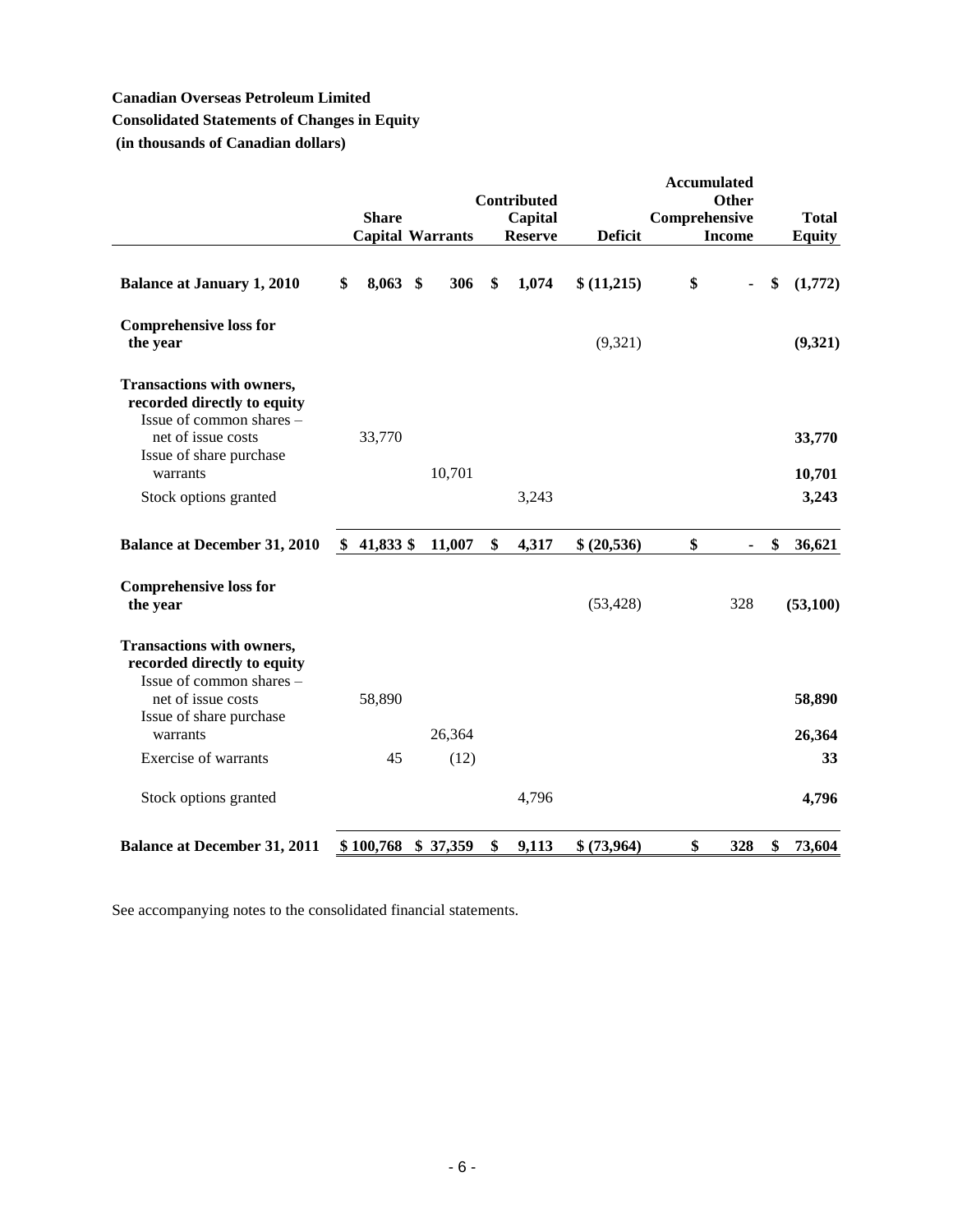# **Canadian Overseas Petroleum Limited Consolidated Statements of Cash Flows (in thousands of Canadian dollars)**

|                                                                                                      | 2011            | 2010          |
|------------------------------------------------------------------------------------------------------|-----------------|---------------|
| <b>Cash Used In Operating Activities</b>                                                             |                 |               |
| Loss                                                                                                 | \$<br>(53, 428) | \$<br>(9,321) |
| Add (subtract) non-cash items:                                                                       |                 |               |
| Stock-based compensation                                                                             | 4,796           | 3,243         |
| Net finance (income) / expense                                                                       | (593)           | 444           |
| Depreciation                                                                                         | 30              | 11            |
| Loss on UK contracts (note 7)                                                                        | 32,641          |               |
| Unrealized foreign exchange loss                                                                     |                 | 40            |
| Funds used in operations                                                                             | (16, 554)       | (5,583)       |
| Change in non-cash working capital (note 15)                                                         | (210)           | (638)         |
|                                                                                                      | (16,764)        | (6,221)       |
| <b>Financing Activities</b><br>Issuance of common shares and warrants, net of issue                  |                 |               |
| costs                                                                                                | 85,287          | 44,304        |
| Repayment of loan                                                                                    |                 | (2,000)       |
| Interest paid                                                                                        |                 | (96)          |
|                                                                                                      | 85,287          | 42,208        |
| <b>Investing Activities</b>                                                                          |                 |               |
| Additions to office equipment                                                                        | (198)           |               |
| Additions to oil and gas exploration assets                                                          | (20, 594)       |               |
| Deposit for seismic data (note 5)                                                                    | (14, 465)       |               |
| Interest income                                                                                      | 593             | 17            |
| Net change in non-cash working capital (note 15)                                                     | 1,764           |               |
|                                                                                                      | (32,900)        | 17            |
| Increase in cash and cash equivalents during the year<br>Effect of foreign exchange on cash and cash | 35,623          | 36,004        |
| equivalents held in foreign currencies                                                               | (1,102)         | (40)          |
| Cash and cash equivalents, beginning of year                                                         | 37,403          | 1,439         |
| Cash and cash equivalents, end of year                                                               | \$<br>71,924    | \$<br>37,403  |

See accompanying notes to the consolidated financial statements.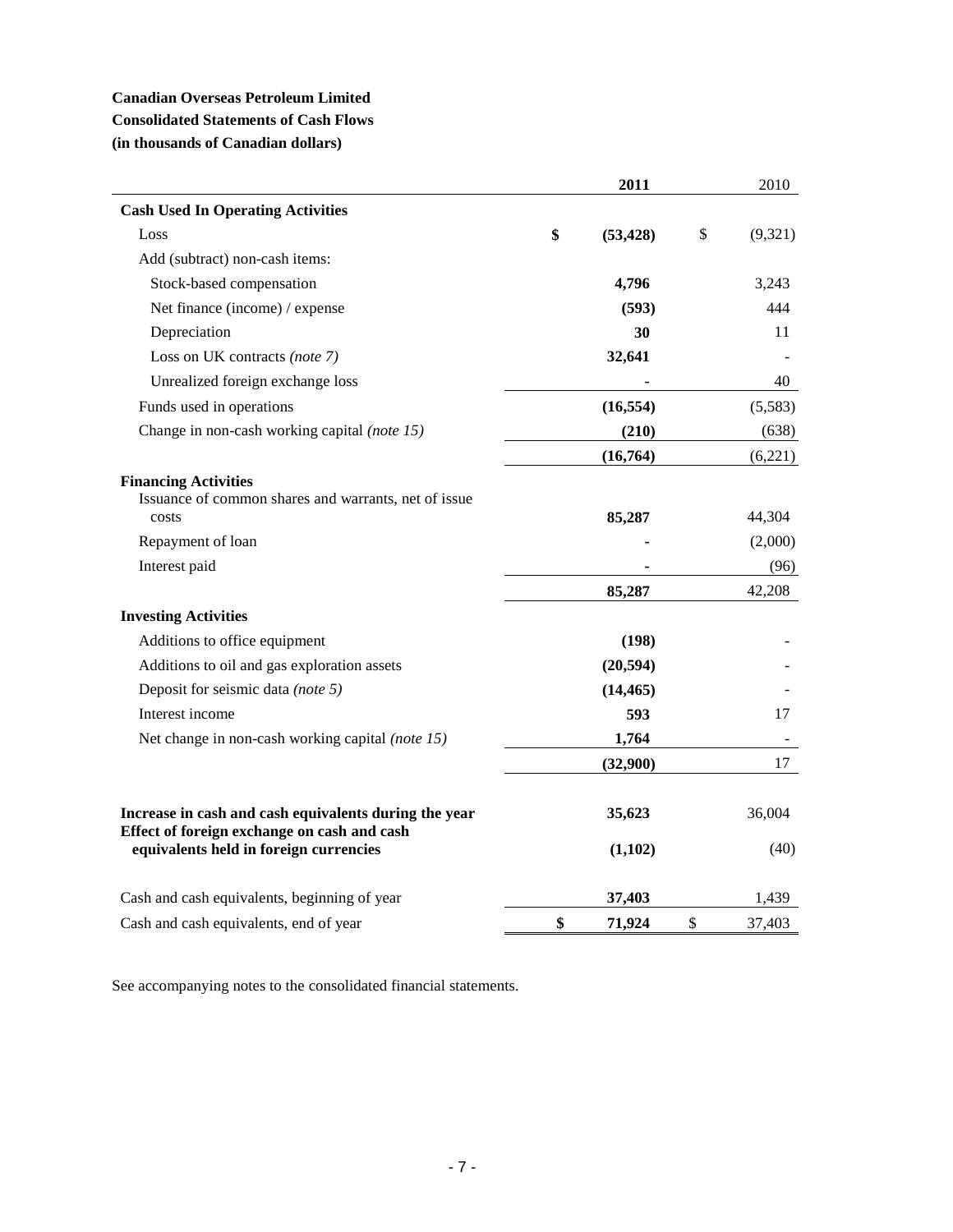# **1. NATURE OF OPERATIONS**

Canadian Overseas Petroleum Limited ("COPL" or the "Company"), is a widely-held publicly traded company incorporated and domiciled in Canada. The Company's common shares are traded on the TSX Venture Exchange in Canada. The Company's registered office is in Calgary, Alberta at 400, 604 –  $1<sup>st</sup>$  Street SW.

COPL and its subsidiaries are involved in the identification, acquisition, exploration and development of oil and natural gas offshore reserves. Currently the Company has the following subsidiaries, all of which are wholly-owned:

- COPL Technical Services Limited which is involved in providing technical services to the COPL group of companies;
- Canadian Overseas Petroleum (UK) Limited which conducts the Company's operations in the UK North Sea; and
- Canadian Overseas Petroleum (Bermuda Holdings) Limited and Canadian Overseas Petroleum (Bermuda) Limited ("COPL B"), which were created in May 2011 to conduct anticipated operations in offshore Liberia.

# **2. BASIS OF PREPARATION AND GOING CONCERN**

### *Basis of Preparation and Compliance*

The Company's consolidated financial statements have been prepared in accordance with International Financial Reporting Standards ("IFRS") as issued by the International Accounting Standards Board ("IASB").

The Company began preparing its consolidated financial statements using IFRS effective January 1, 2011 and has followed IFRS 1, "First-time Adoption of International Financial Reporting Standards" ("IFRS 1"). Previously, the Company prepared its interim and annual consolidated financial statements in accordance with Canadian generally accepted accounting principles ("GAAP"). The Company has prepared its IFRS opening statement of financial position as at January 1, 2010, the date of transition to IFRS. As at the date of transition, the Company did not hold material assets and did not carry on operations other than those related to management and administration. Accordingly, the implementation of IFRS did not trigger any adjustments from GAAP in the process of preparing IFRS opening balances (other than account reclassifications disclosed in respective notes), after taking into account the mandatory exemptions and optional elections available under IFRS 1:

- IFRS 3, "Business Combinations" has not been applied to acquisitions of subsidiaries that occurred before January 1, 2010, the Company's date of transition to IFRS; and
- IFRS 2, "Share-based Payment" has not been applied to equity instruments that were granted on or before November 7, 2002, nor has it been applied to equity instruments granted after November 7, 2002 that vested before January 1, 2010.

The Company's consolidated financial statements have been prepared on an historical cost basis, except for certain financial assets and liabilities that have been measured at fair value.

These consolidated financial statements are presented in Canadian dollars, which is the Company's functional currency. All financial information presented in tables has been rounded to the nearest thousand Canadian dollars except where otherwise indicated.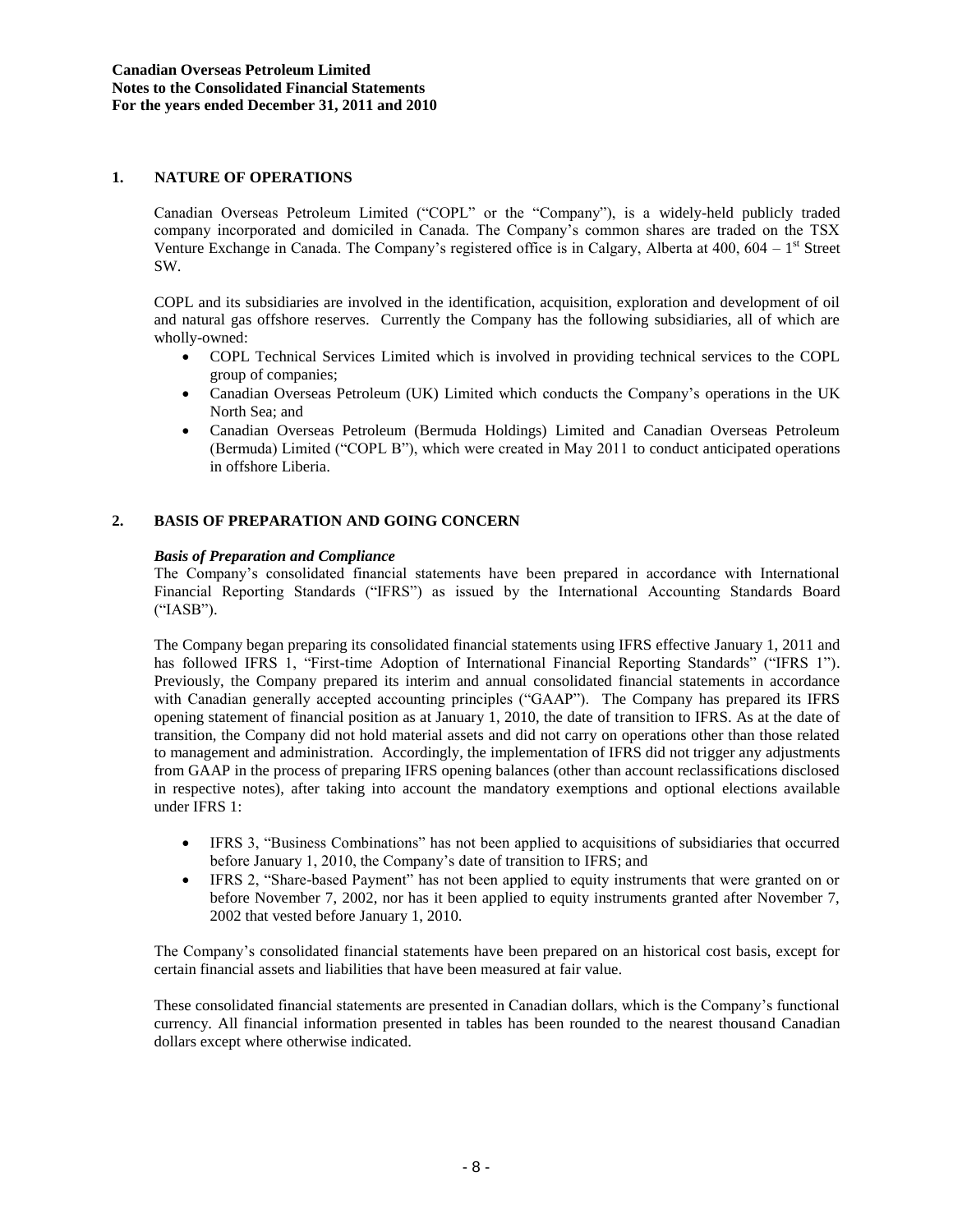# **2. BASIS OF PREPARATION AND GOING CONCERN (continued)**

#### *Going Concern*

These consolidated financial statements are prepared on a going concern basis which assumes that the Company will be able to realize its assets and discharge its liabilities in the normal course of business.

Currently, the Company does not have material cash inflows and/or adequate financing to develop profitable operations. The Company is pursuing exploration projects and contracts (Note 11) that, if successful, will require substantial additional financing before they are able to generate positive operating cash flows. Accordingly, the Company's continued successful operations are dependent on its ability to obtain additional financing. There is no assurance that the Company will be able to obtain adequate financing in the future or that such financing will be obtained on terms advantageous to the Company.

Consequently, the Company's ability to continue as a going concern is dependent on management's ability to complete equity or debt financings. With no assurance that such financing will be obtained in 2012, there is a significant doubt that the Company will be able to continue as a going concern. These consolidated financial statements do not give effect to adjustments that would be necessary to the carrying values and classifications of assets and liabilities should the Company be unable to continue as a going concern.

The consolidated financial statements were authorized for issue by the Company's Board of Directors on March, 28 2012.

### **3. SIGNIFICANT ACCOUNTING POLICIES**

#### *Basis of consolidation*

The consolidated financial statements include the financial statements of COPL and its subsidiaries.

Subsidiaries are fully consolidated from the date of acquisition, being the date on which the Company obtains control, and continue to be consolidated until the date that such control ceases. All intercompany transactions and balances have been eliminated on consolidation.

#### *Cash and Cash Equivalents*

Cash and cash equivalents include cash held at banks, short-term deposits with a maturity of three months or less, cash held in escrow and credit card deposits. Cash held in escrow is cash held at banks for which use is restricted to particular projects in accordance with escrow agreements.

### *Office Equipment*

Office furniture and equipment are recognized at purchase price net of depreciation, which is calculated on a straight line basis over estimated useful life.

### *Foreign Currency Translation*

The consolidated financial statements are presented in Canadian dollars, which is currently the Company's functional and reporting currency.

Transactions denominated in foreign currencies are translated at the exchange rate prevailing on the transaction date. At each period end, monetary assets and liabilities denominated in a foreign currency are translated at the exchange rate prevailing at the period end date. All differences are recognized in net earnings. Non-monetary assets, liabilities and transactions denominated in a foreign currency and measured at historical cost are translated at the exchange rate in effect at the transaction date. Non-monetary items measured at fair value are translated using the exchange rates at the date when the fair value was determined.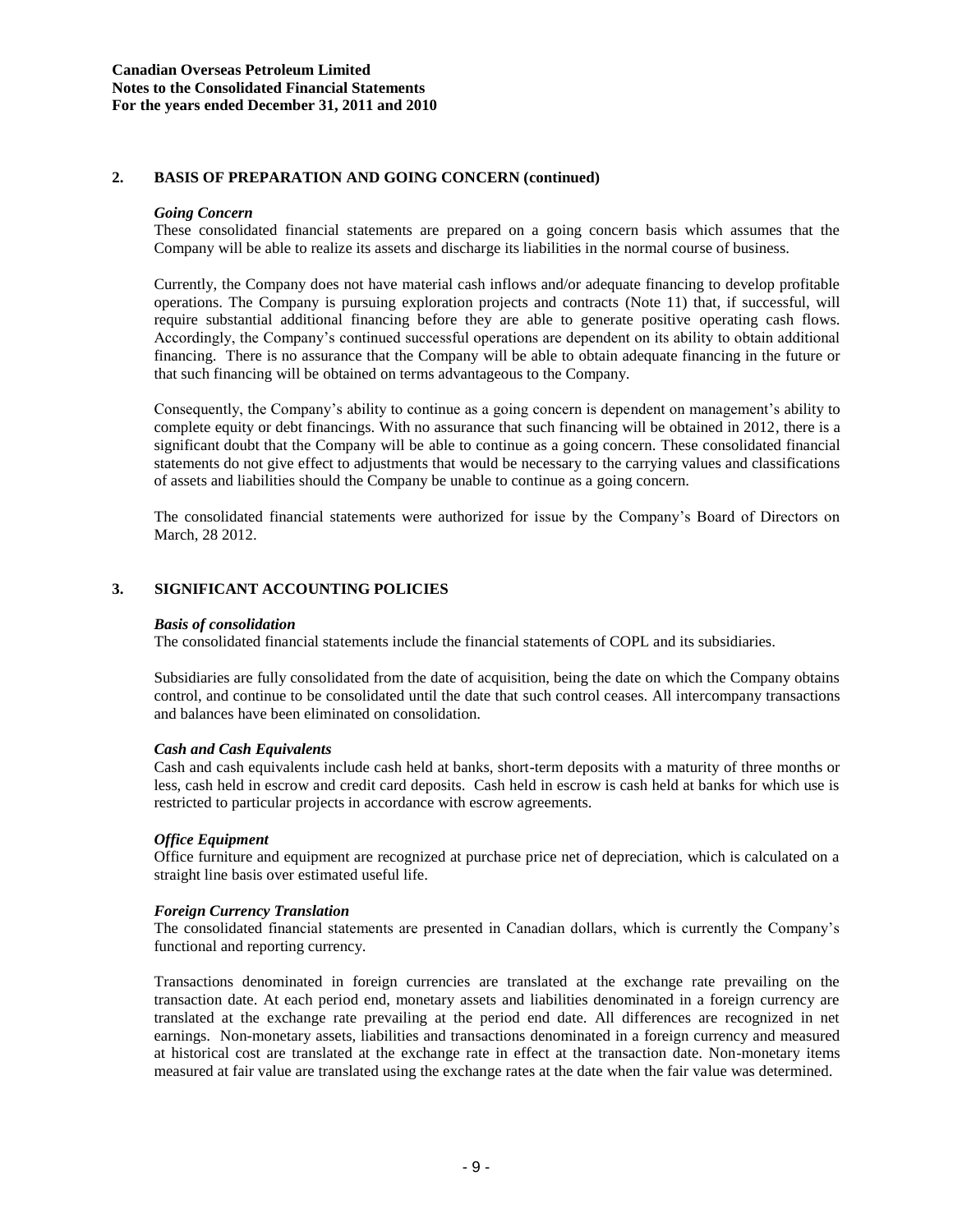# **3. SIGNIFICANT ACCOUNTING POLICIES (continued)**

### *Foreign Currency Translation (continued)*

For the purpose of consolidation, assets and liabilities of foreign subsidiaries are translated using the exchange rate prevailing at the period end date. The statements of comprehensive loss and cash flows are translated using the average exchange rates for the period. Foreign exchange differences resulting from such transactions are recorded in Shareholders' Equity as accumulated other comprehensive income. As at December 31, 2011, accumulated other comprehensive income is composed solely of foreign currency translation adjustments.

### *Revenue Recognition*

Third party service revenue is recognized at contractual amounts as the related services are provided. The Company recognizes interest income as it is earned.

### *Pre-License Costs*

The Company expenses amounts incurred in the evaluation and development of potential business ventures until the related business arrangements are consummated. The costs incurred prior to the award of oil and gas licenses, concessions and other exploration rights are recognized as an expense in the period incurred.

### *Exploration and Evaluation ("E&E")*

The cost of exploring, appraising and evaluating oil and gas properties, including costs of farming into or acquiring the rights to explore, geological and geophysical studies, seismic data and modeling, exploration and/or appraisal drilling and directly related overheads are capitalized and classified as intangible E&E assets. These costs are accumulated in cost centers by field or project in anticipation of future allocation to Cash Generating Units ("CGU").

E&E assets are not amortized prior to the conclusion of appraisal activities. Once active exploration is completed, commercial reserves are discovered and the project is approved for development, E&E assets related to particular projects will be reclassified to development and production assets and the carrying amounts will be assessed for impairment and adjusted (if appropriate) to their estimated recoverable amounts. If commercial reserves are not discovered, the E&E asset is written off to exploration expenses in the statement of comprehensive loss.

The E&E phase of a particular project is completed when either the technical feasibility and commercial viability of extracting oil or gas are demonstrable for the project or there is no prospect of a positive outcome for the project.

### *Jointly Controlled Assets and Operations*

The Company's oil and gas activities are carried out jointly with other partners through farm-in agreements and joint operating agreements. The Company accounts for its proportionate share of the results, assets and liabilities related to these operations.

### *Stock-Based Compensation*

The Company issues equity-settled stock options to its employees, directors and consultants and follows the fair value method of accounting. A Black-Scholes option-pricing model is used to determine the fair value of the award at the time the options are granted. The related expense is charged to the statement of comprehensive loss with a corresponding increase in equity as contributed capital reserve over the vesting term. Consideration received on the exercise of an option is credited to share capital, along with the related stock-based compensation previously recognized in contributed capital reserve.

### *Leases*

Rent payable for assets under operating lease is charged to the statement of comprehensive loss on a straightline basis over the lease term.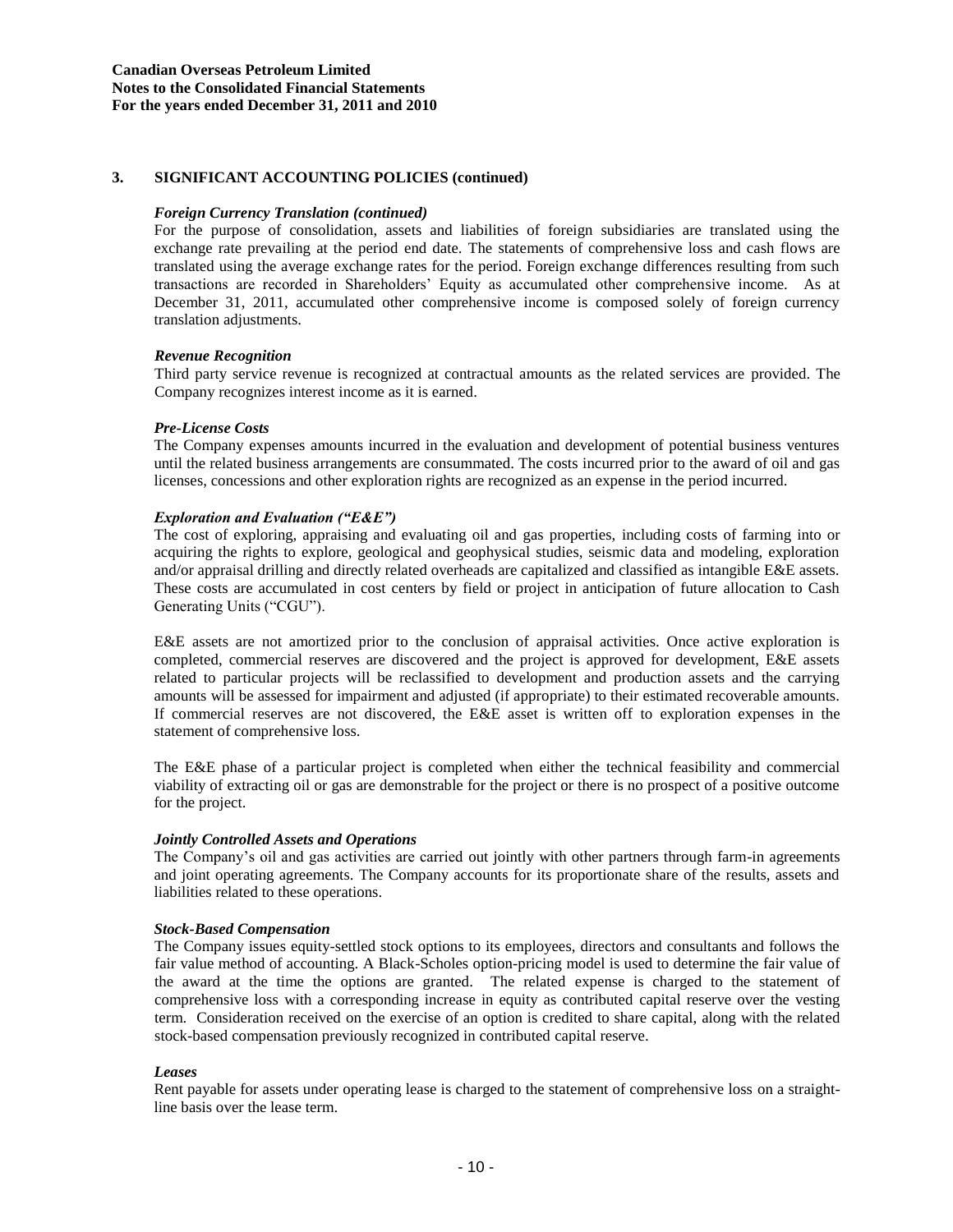# **3. SIGNIFICANT ACCOUNTING POLICIES (continued)**

# *Per Share Data*

Basic net income (loss) per share is calculated using the weighted average number of shares outstanding during the year. The treasury stock method is used to calculate diluted earnings per share. This method assumes that only in-the-money stock options and warrants are exercised and that any proceeds would be used to purchase common shares at the average market price during the year.

# *Financial Instruments*

All financial instruments are initially recognized at fair value on the statement of financial position. The Company has classified each financial instrument into one of the following categories: financial assets and liabilities at Fair Value Through Profit and Loss ("FVTPL"), loans and receivables, financial assets availablefor-sale, financial assets held-to-maturity and other financial liabilities. Subsequent measurement of financial instruments is based on their classification.

Financial assets and liabilities at FVTPL are subsequently measured at fair value with changes in those fair values recognized in net earnings. Financial assets "available-for-sale" are subsequently measured at fair value with changes in fair value recognized in other comprehensive income, net of tax.

Financial assets "held-to-maturity", "loans and receivables" and "other financial liabilities" are subsequently measured at amortized cost using the effective interest method.

The Company determines the classification of its financial instruments at initial recognition and where allowed and appropriate, re–evaluates this designation at each financial year end.

# *Deferred Income Tax*

The Company uses the liability method of accounting for income taxes, whereby deferred income tax assets and liabilities are recognized based on temporary differences between the tax basis of assets and liabilities and their carrying amount in the consolidated financial statements, and for unused tax loss carry-forwards.

Deferred tax assets and liabilities are measured using tax rates that have been enacted or substantively enacted at the statement of financial position date.

Deferred income tax assets are recognized only to the extent it is probable that taxable profit will be available to utilize the associated tax deductions.

Deferred income tax assets and deferred income tax liabilities are offset, if a legally enforceable right exists to offset current tax assets against current income tax liabilities and the deferred income taxes relate to the same taxable entity and the same tax jurisdiction.

### *Significant accounting judgments and estimates*

The preparation of financial statements in accordance with IFRS requires management to make estimates and assumptions and to use judgment that affects the reported amounts of assets, liabilities, revenues and expenses. Estimates and judgments are continuously evaluated and are based on management's experience and other factors, including expectations of future events that are believed to be reasonable under the circumstances. Accordingly, actual results may differ from those estimated amounts and differences may be material.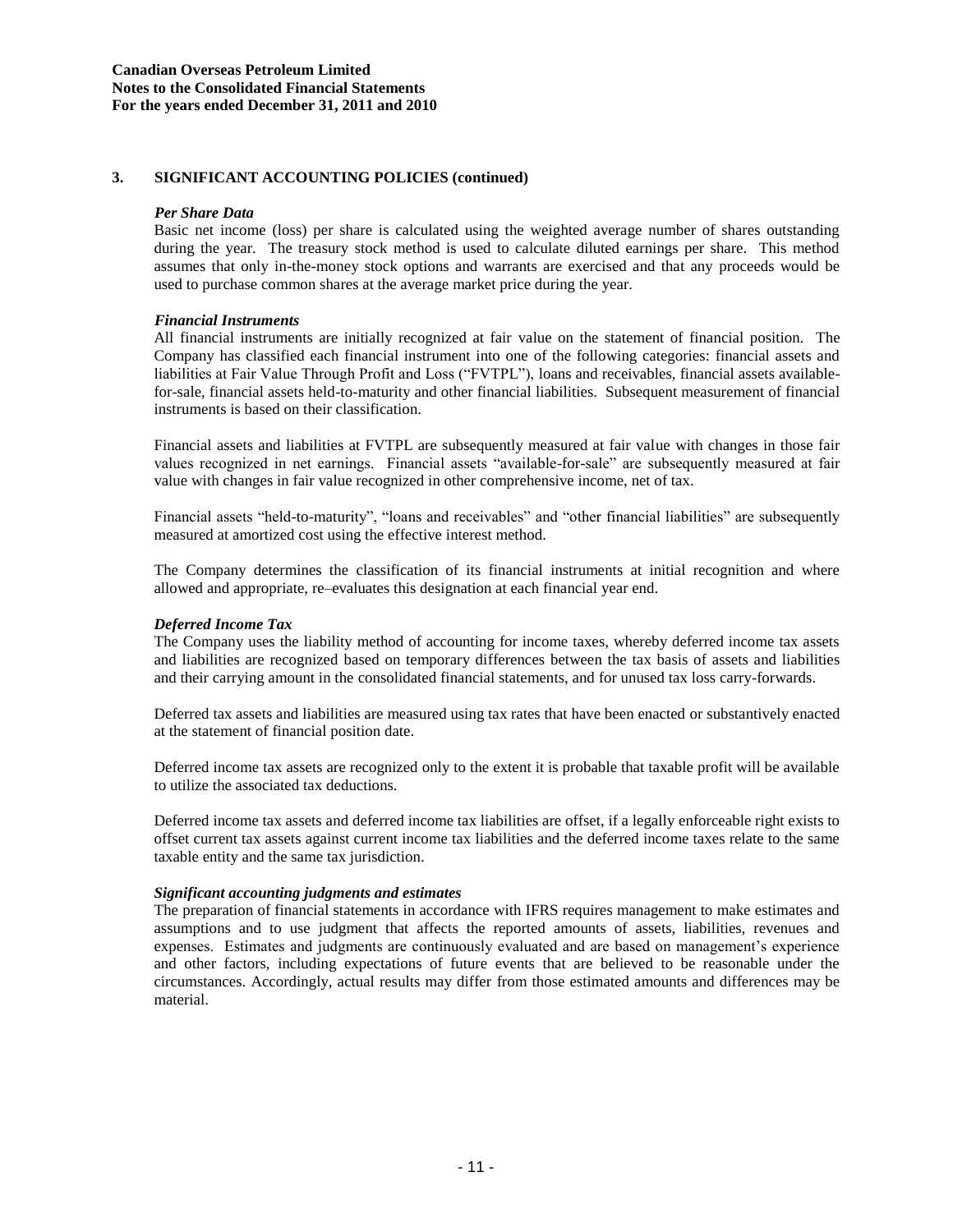# **3. SIGNIFICANT ACCOUNTING POLICIES (continued)**

### *Significant accounting judgments and estimates (continued)*

In particular, significant areas of estimation uncertainty considered by management in preparing the consolidated financial statements are:

- Stock-based compensation and warrants the amounts recorded in respect of stock options and share purchase warrants granted are based on the Company's estimation of their fair value, calculated using assumptions regarding the life of the option or warrant, interest rates and volatility. By their nature, these estimates and assumptions are subject to uncertainty, and the actual fair value of options or warrants may differ at any time;
- Deferred income tax management assesses the likelihood that deferred income tax assets will be realized from future taxable earnings, the amount of which is subject to measurement uncertainty; and
- Provisions, commitments and contingent liabilities amounts recorded as provisions and amounts disclosed as commitments and contingent liabilities are estimated based on provisions of the related contracts and management's best knowledge at the time of issuing the consolidated financial statements. The actual results ultimately may differ from those estimates as future confirming events occur.

Significant judgments are involved in the determination of the functional currency of the subsidiaries and the time when exploration and evaluation assets are expected to be used for commercial production.

### *Future Accounting Standards*

As of January 1, 2015, the Company will be required to adopt IFRS 9, "Financial Instruments" which will replace IAS 39, "Financial Instruments: Recognition and Measurement" and will provide for a classification model of financial assets and liabilities with two categories: amortized costs and fair value. Currently, the Company does not expect the adoption of IFRS 9 to have a material impact on the Company's consolidated financial statements.

In May, 2011 the IASB issued the following standards: IFRS 10, "Consolidated Financial Statements", IFRS 11, "Joint Arrangements", IFRS 12, "Disclosure of Interests in Other Entities", IFRS 13, "Fair Value Measurement", and amended IAS 27, "Separate Financial Statements" and IAS 29, "Investments in Associates and Joint Ventures". These standards and amendments have not yet been adopted by the Company and are effective January 1, 2013 with early adoption permitted. The Company does not expect the adoption of these standards and amendments to have a material impact on the Company's consolidated financial statements.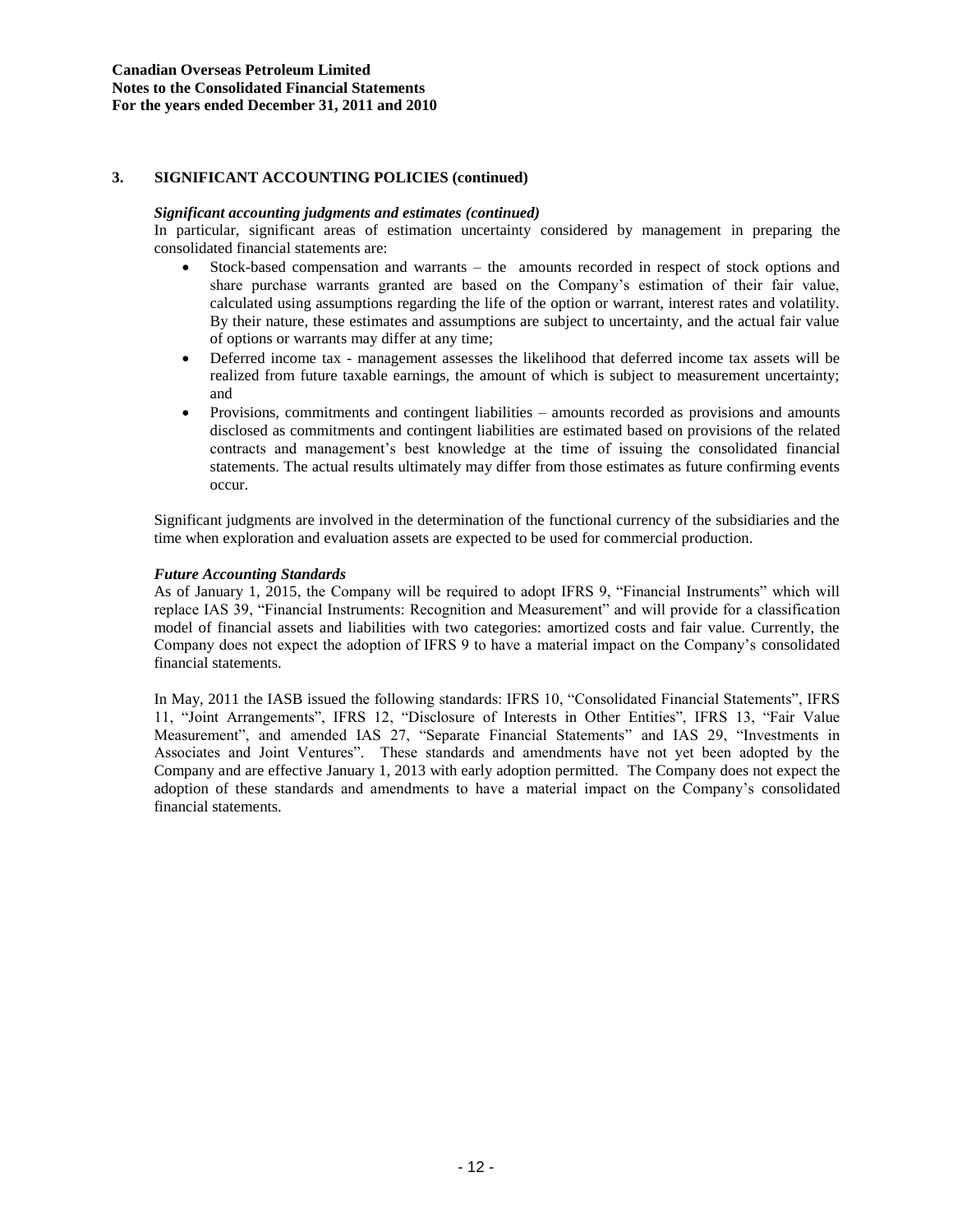# **4. CASH AND CASH EQUIVALENTS**

|                         |        | <b>December, 31 2011</b> December 31, 2010 |        | January, 1 2010 |
|-------------------------|--------|--------------------------------------------|--------|-----------------|
| Cash                    | 3.889  | \$                                         | 36,873 | 309             |
| Short-term deposits     |        |                                            | 500    | 1,100           |
| Cash in escrow accounts | 67,735 |                                            |        |                 |
| Credit card deposits    | 300    |                                            | 30     | 30              |
|                         | 71.924 | J                                          | 37.403 | l.439           |

Cash balances earn interest, whenever possible, at floating rates based on daily bank deposit rates. Short-term deposits are made for periods varying between one day and three months, depending on immediate cash requirements and earn interest at the respective short term deposit rates.

As at December 31, 2011, \$67.7 million was held in banks in escrow accounts restricted by escrow agreements signed with UK partners for use on specific exploration projects, including \$32.6 million of escrow funds related to the loss on UK contracts (note 7).

Credit card deposits are bank deposits that cover the maximum credit limit available for corporate credit cards.

The fair value of cash and cash equivalents was \$71.9 million as at December 31, 2011, \$37.4 million as at December 31, 2010 and \$1.4 million as at January 1, 2010. The Company deposits its cash with reputable Canadian and UK banks. The Company did not have any overdraft facilities in place as at December 31, 2011, December 31, 2010 and January 1, 2010.

# **5. DEPOSIT FOR SEISMIC DATA**

In May 2011, the Company (via its Bermuda subsidiary, COPL B) signed a Sale and Purchase Agreement ("SPA") with Peppercoast Petroleum plc ("Peppercoast") to acquire a 100% interest in Block LB-13 offshore Liberia, for which closure is subject to several conditions, including approval from the Liberian government (discussed further in Note 11). As part of this transaction, the Company has also entered into a number of contractual arrangements in respect of a 3D seismic survey for Block LB-13. A deposit of US\$15.0 million (approximately \$14.5 million at the time of payment and approximately \$15.3 million as at December 31, 2011) was made by the Company to settle Peppercoast's account payable for acquisition and processing of the 3D seismic survey, thereby satisfying Peppercoast's work obligations for the first phase of the Production Sharing Contract ("PSC") for Block LB-13. In lieu of this, the Company received a license agreement from TGS-Nopac Geological Company for a copy of the 3D seismic survey covering the 2,023 square kilometers of Block LB-13. The US\$15.0 million payment is secured by first fixed and floating charges over all existing and future assets owned by Peppercoast and has been recognized as a long-term deposit until the completion of the SPA transaction.

In addition, during the year ended December 31, 2011, the Company has incurred \$1.7 million of costs related to the transaction with Peppercoast, which are recognized as pre-license costs and expensed as incurred.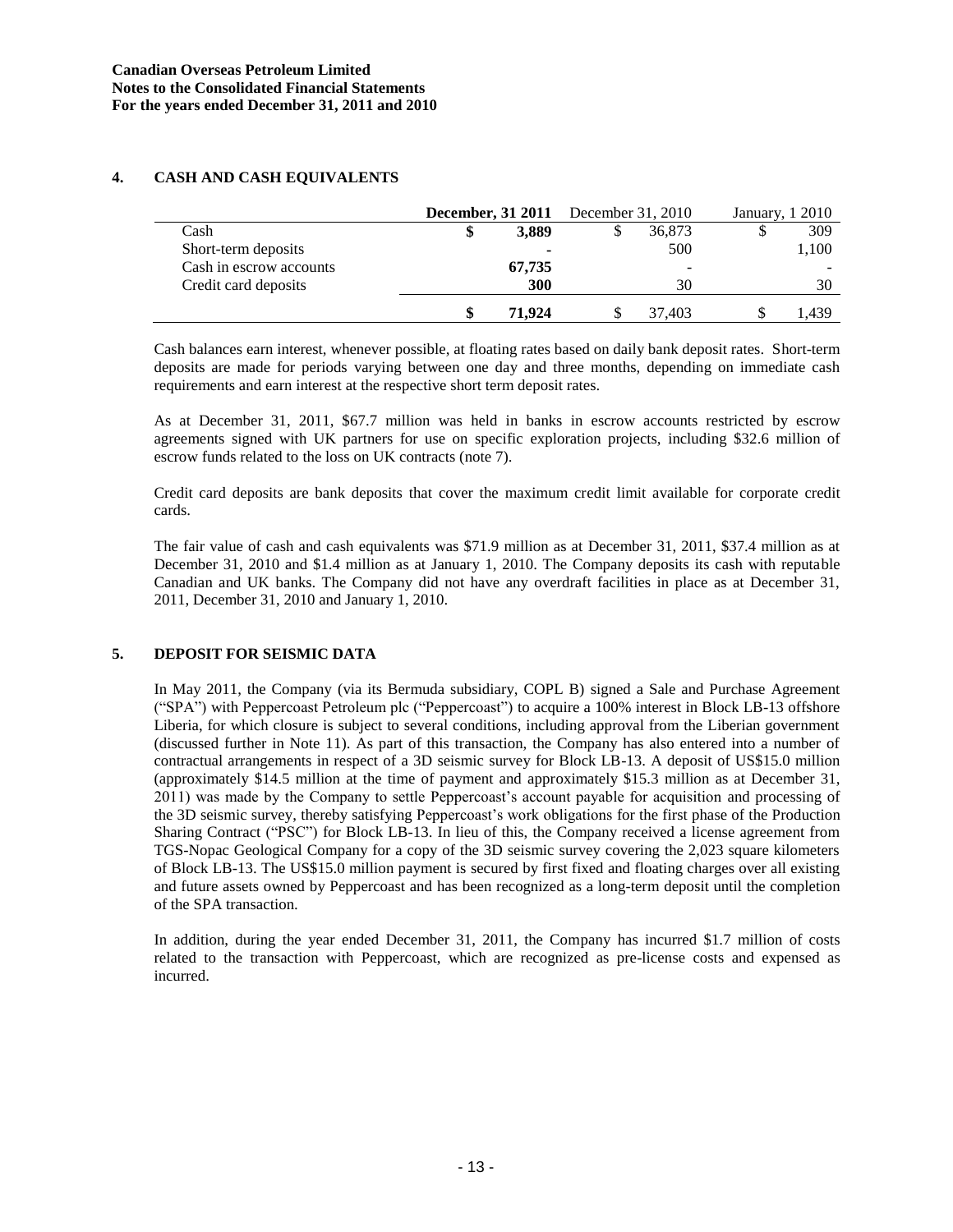# **6. EXPLORATION AND EVALUATION ASSETS**

|                                             | <b>UK North Sea</b> |
|---------------------------------------------|---------------------|
|                                             |                     |
| As at January 1, 2010 and December 31, 2010 |                     |
| Additions at cost                           | 20,594              |
| As at December 31, 2011                     | 20,594              |

The additions to exploration and evaluation assets of \$20.6 million for the year ended December 31, 2011 are related to the Company's exploration project in the UK North Sea, carried out with UK partner on a nonoperator basis.

# **7. LOSS ON UK CONTRACTS**

The Company had in place a Sale and Purchase Agreement ("SPA") with BG International Limited ("BG") in respect of Block 23/21 Rest of Block Shallow ("RoB') (Newt, Lower Toad, West Columbus and Upper Toad prospects) and Block 22/15 (the Esperanza prospect and Banks discovery). The agreement provided for a certain amount of funds to be kept in an escrow account with BG to cover the purchase consideration, which was dependent on the cost of drilling exploration wells. From October through December 2011, the first well was drilled and tested in the Esperanza prospect in Block 22/15 and although successful, encountered significant cost overruns. As per the SPA, the Company was required to immediately deposit additional funds into the escrow account. The Company did not make the deposit but did engage in a discussion with BG on alternatives. On January 4, 2012, a Supplemental Agreement was signed with BG wherein, among other things, BG agreed not to serve a default notice but the deposit amount was increased to \$50 million and was required by January 31, 2012. Considering a number of factors, including the state of the capital markets, the dilutive effect on the current and prospective assets values per share, the costs overruns on the Esperanza well, the delay in drilling of three wells in Block 23/21 RoB, the funds already in escrow (of approximately GBP 30.4 million as at December 31, 2011) being more than sufficient to cover all the BG's out-of-pocket costs, restrictions imposed by BG and other reasons, the Company was not in a position to deposit the funds requested by BG. During the period subsequent to the drilling of Esperanza well, the Company and its financial advisors continued to communicate with BG and proposed a number of alternative options to top up the escrow account with BG over a period of time rather than immediately. All these proposals were rejected by BG. The purchase consideration for the Esperanza project of approximately \$33.2 million (GBP 21 million) was released from escrow to BG on January 31, 2012 and a formal SPA termination notice was provided to COPL on February 13, 2012.

In addition, the Company had an Earn-in Agreement with SSE E&P UK Limited ("SSE") pursuant to which COPL would pay 100% of SSE's 16.67% share of the total drilling costs in the Lower Toad, Newt and West Columbus exploration prospects to earn an 8.33% working interest in such prospects. Due to termination of the SPA agreement with BG, the anticipated exploration wells in Block 23/21 RoB are not going to be drilled. Accordingly, a respective termination agreement of the Earn-in Agreement (currently in preparation) will be signed by both parties.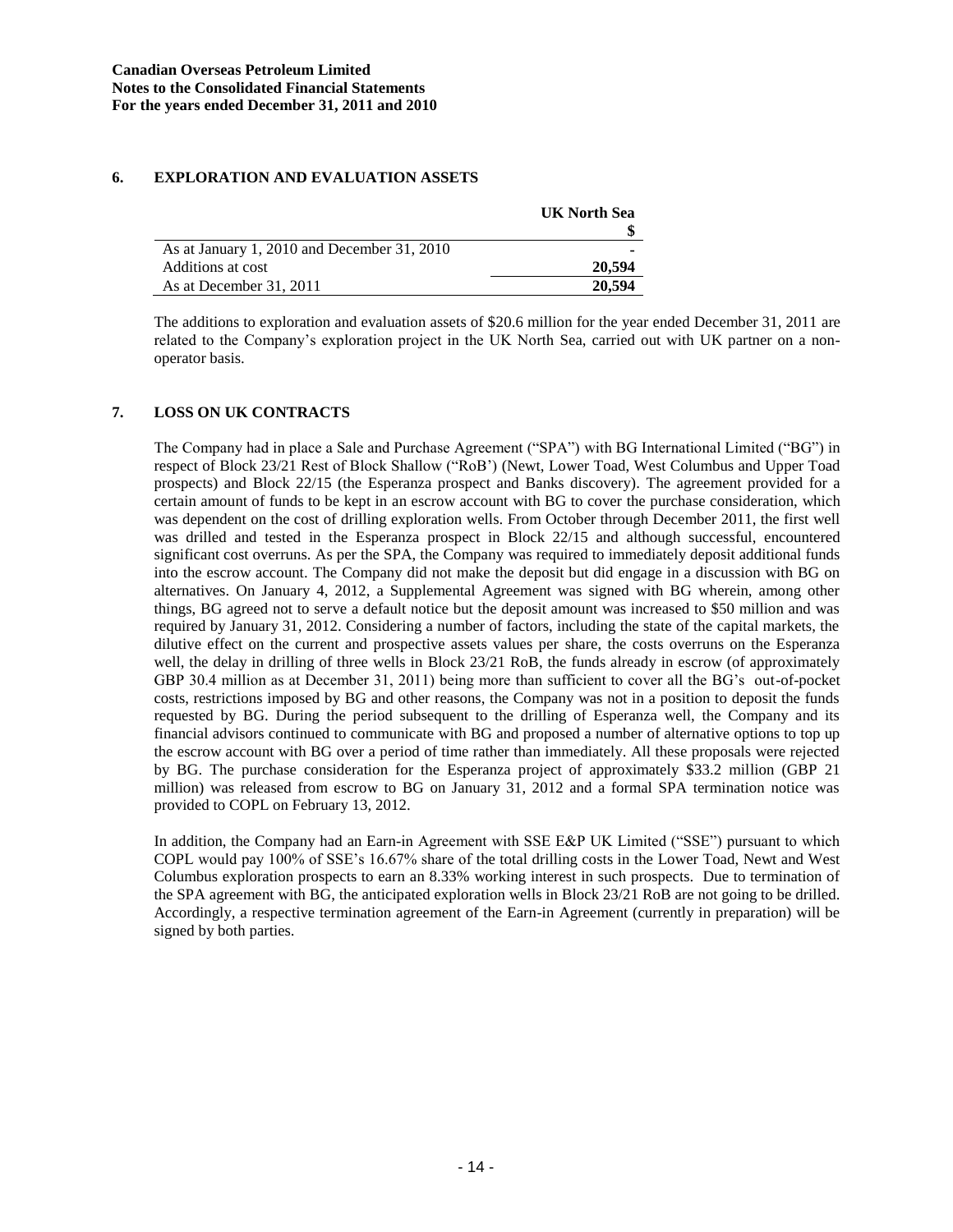# **7. LOSS ON UK CONTRACTS (continued)**

As a result, while reviewing its legal alternatives, the Company has recognized a loss on UK contracts of \$37.9 million (GBP 23.9 million) for the year ended December 31, 2011, which includes all the costs related to agreements with BG and SSE as follows:

|                                                                      |   | Year ended<br>December,<br>31 2011 |
|----------------------------------------------------------------------|---|------------------------------------|
| Consideration and costs settled in 2011:                             |   |                                    |
| Payments to BG (site survey costs re Block 23/21 RoB and Esperanza)  | S | 2,738                              |
| Payments to SSE (re: Block 23/21 RoB)                                |   | 492                                |
| COPL's own cost (re Block 23/21 RoB and Esperanza)                   |   | 2,055                              |
|                                                                      |   | 5,285                              |
| Consideration held in escrow as at December 31, 2011:                |   |                                    |
| Payments to BG made in 2012 (well drilling and testing at Esperanza) |   | 32,106                             |
| Payments to SSE made in 2012 (re: Block 23/21 RoB)                   |   | 22                                 |
| Estimated additional costs in respect of termination                 |   | 513                                |
| <b>Provision for loss on UK contracts</b>                            |   | 32,641                             |
|                                                                      |   |                                    |
| <b>Total loss on UK contracts</b>                                    | S | 37.926                             |

As at the date of release of the consolidated financial statements, approximately GBP 10.0 million (\$15.8 million) remain in the escrow account with BG. The amount is in dispute as both the Company and BG are claiming rights to this amount and as such, it will not be released by the escrow agent to either party without both parties' consent or a court order.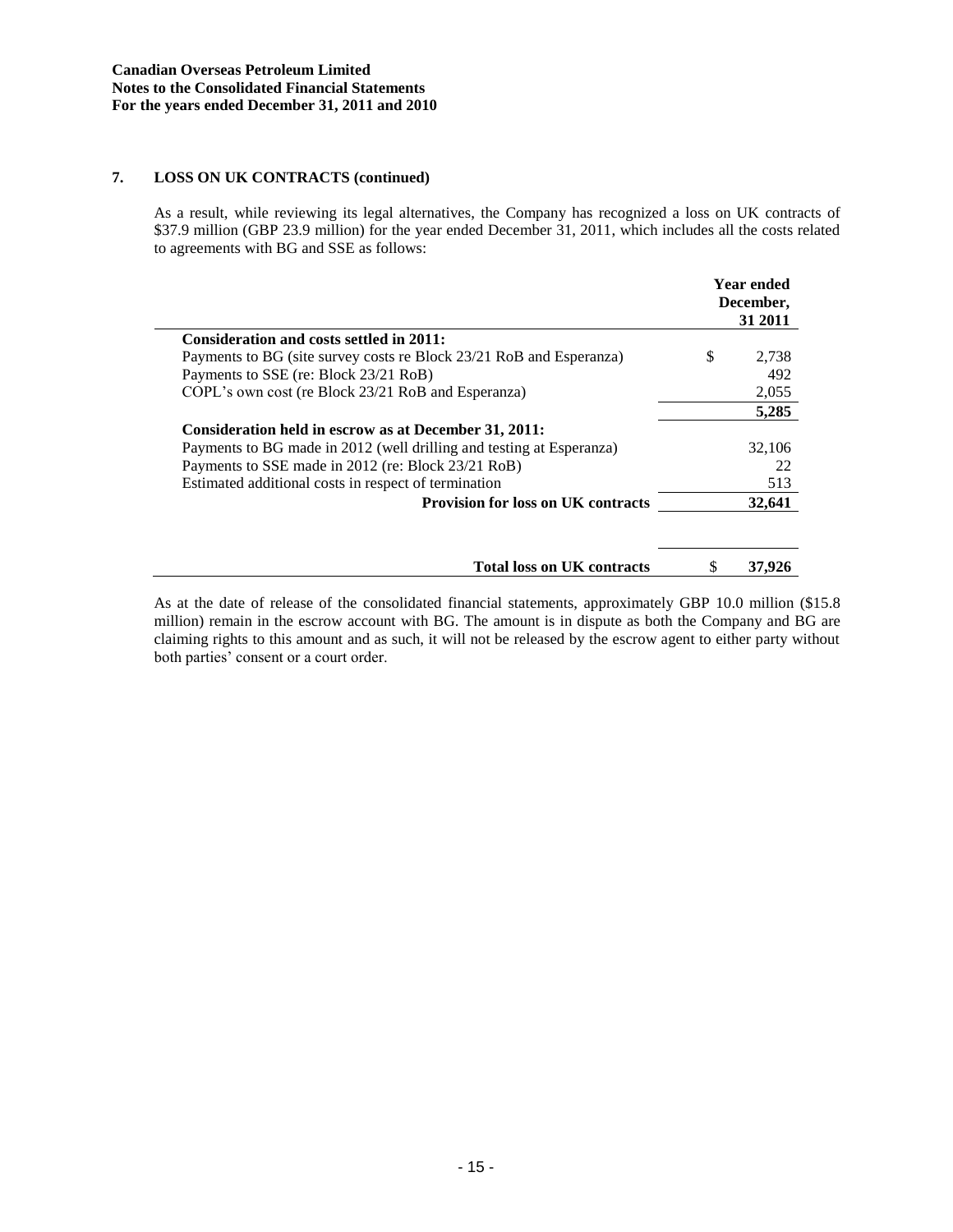### **8. SHARE CAPITAL**

### **a) Authorized and Issued Common Shares**

#### Authorized

An unlimited number of common voting shares (the "Common Shares") without nominal or par value and an unlimited number of preferred shares, issuable in series.

#### Issued

The issued share capital is as follows:

|                                             | <b>Pre-Consolidation</b><br>Number of<br><b>Common Shares</b> | <b>Post-Consolidation</b><br>Number of<br><b>Common Shares</b> | Amount        |
|---------------------------------------------|---------------------------------------------------------------|----------------------------------------------------------------|---------------|
| Balance, January 1, 2010 (i)                | 66,608,888                                                    | 16,652,222                                                     | \$<br>8,063   |
| Issued for payment of Bridge Loan fees (ii) | 721,694                                                       | 180,424                                                        | 167           |
| Issued pursuant to private placement (iii)  | 27,490,315                                                    | 6,872,582                                                      | 6,955         |
| Issued for payment of finders' fees on      |                                                               |                                                                |               |
| private placement (iv)                      | 1,042,841                                                     | 260,711                                                        | 264           |
| Issued pursuant to public offering – first  |                                                               |                                                                |               |
| release condition (v)                       |                                                               | 78,000,000                                                     | 29,640        |
| Share issue costs (iii $&\mathbf{v})$       |                                                               |                                                                | (3,256)       |
| Balance, December 31, 2010 (i)              |                                                               | 101,965,939                                                    | \$<br>41,833  |
| Issued pursuant to public offering – second |                                                               |                                                                |               |
| release condition (vi)                      |                                                               | 182,000,000                                                    | 69,160        |
| Issued pursuant to exercise of warrants     |                                                               | 51,000                                                         | 33            |
| Contributed capital reserve on warrants     |                                                               |                                                                |               |
| exercised                                   |                                                               |                                                                | 12            |
| Share issue costs (vi)                      |                                                               |                                                                | (10,270)      |
| Balance, December 31, 2011                  |                                                               | 284,016,939                                                    | \$<br>100,768 |

Further to shareholders' and Board of Directors' approvals and effective August 3, 2010, the Company's common shares were consolidated on a one for four basis, i.e. one post-consolidation common share for every four pre-consolidation common shares. Common share numbers and earnings per share amounts have been retroactively adjusted to reflect the share consolidation.

(i) As at January 1, 2010 and December 31, 2010, the number of common shares includes 250,000 common shares (1,000,000 pre-consolidation common shares) held in escrow. These shares were issued on December 7, 2009, at an issue price of \$2.40 per share (\$0.60 pre-consolidation) to acquire 100% of the shares of the Company's subsidiaries. The shares held in escrow were accounted for as contingently returnable shares at December 31, 2010, and were not considered outstanding and were not included in the computation of basic loss per share until they were released from escrow. The transaction was approved by the TSX-V on February 3, 2011 and the respective common shares were released to the beneficial holders.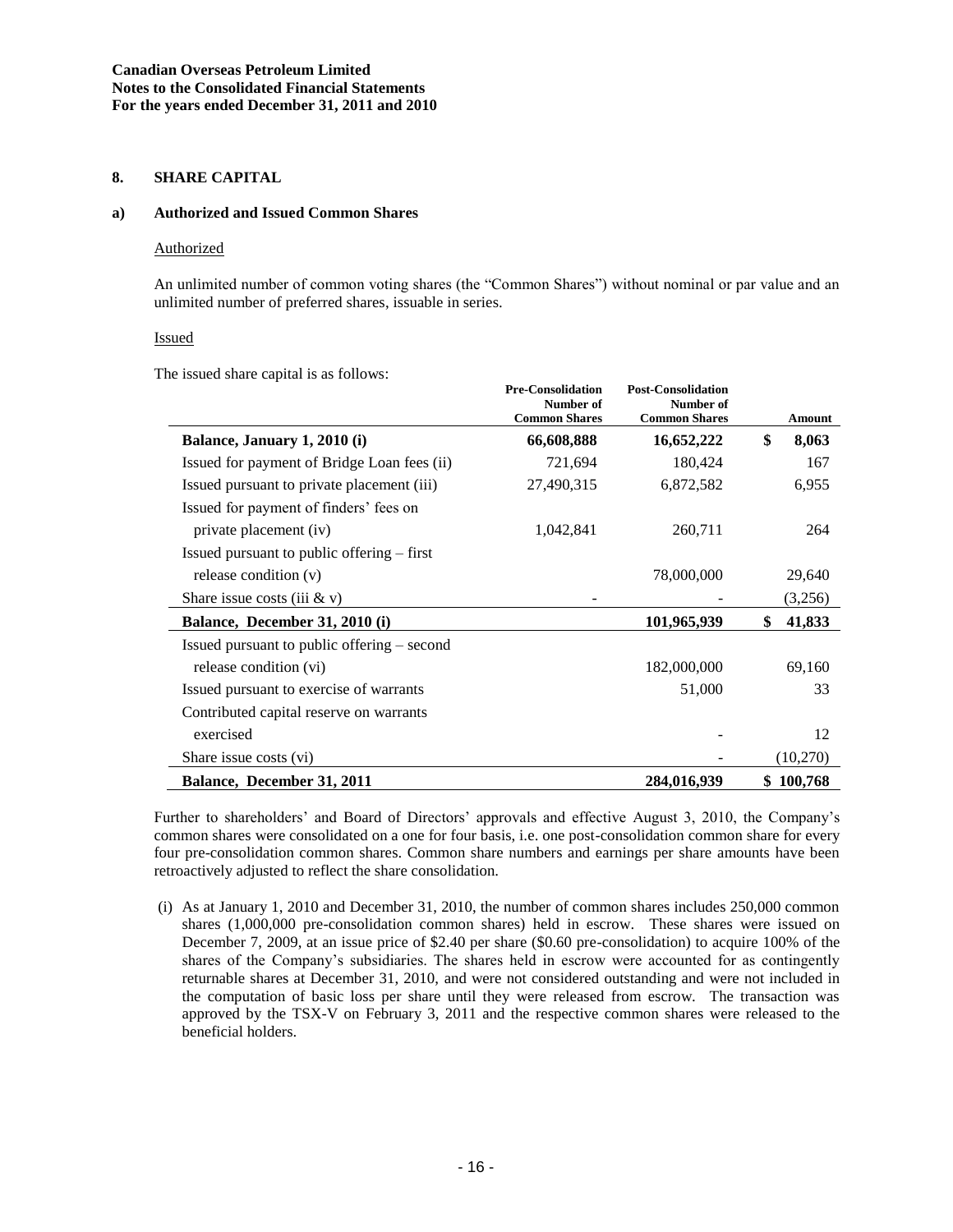### **a) Authorized and Issued Common Shares (continued)**

- (ii) On May 5, 2010, the Company issued to Endeavour Financial Corporation 180,424 common shares (721,694 pre-consolidation common shares) as payment for a fee of \$167,000 in respect of the Bridge Loan. Pursuant to the Bridge Loan agreement, the fee was due if the loan was not repaid in full by April 1, 2010. The number of common shares was calculated based on the 5-day volume weighted average closing price of the Company's shares immediately before April 1, 2010. The fee of \$167,000 was recognized in the statement of comprehensive loss as interest and financing charges in 2010.)
- (iii) On May 14, 2010 and May 21, 2010, the Company closed the private placement of 6,872,582 units at \$1.20 per unit (27,490,315 pre-consolidation units at \$0.30 per unit) for total gross proceeds of \$8.2 million. Each unit consisted of one common share and one half of a share purchase warrant. Each whole warrant entitled the holder to acquire an additional common share at an exercise price of \$2.00 (preconsolidation exercise price of \$0.50); all these warrants expired unexercised on November 14, 2011. The fair value of the share purchase warrants issued was estimated at \$1.3 million using a Black-Scholes option pricing model with the following assumptions:

|                               | 2010 |
|-------------------------------|------|
|                               |      |
| Risk-free interest rate       | 2.0% |
| Weighted average life (years) | 1.5  |
| Expected volatility           | 100% |
| Expected dividend yield       | 0%   |

- (iv) The Company paid, whenever applicable, a finder's fee by issuing units equivalent to 5% of the units subscribed via a particular broker. As the result, there were 260,711 units (1,042,841 pre-consolidation units) issued as finder's fees, with the exercise price and expiry date of these share purchase warrants consistent with the warrants issued as part of the private placement. The value of \$313,000, representing the subscription value of the units issued as finder's fees together with legal fees of \$69,000, was recognized as share issue costs. The fair value of share purchase warrants issued as finder's fee was estimated at \$49,000 using a Black-Scholes option pricing model with the same assumptions as noted above. These warrants expired unexercised on November 14, 2011.
- (v) On November 23, 2010, the Company filed a prospectus to obtain financing for its operations in the UK North Sea. The offering provided for the sale of 260,000,000 subscription receipts ("Subscription Receipts") at a price of \$0.50 per Subscription Receipt. Each Subscription Receipt entitled the holder to receive one common share of COPL ("Common Share") and one half of one (0.5) common share purchase warrant of COPL ("Warrant"), upon the satisfaction of certain Release Conditions (as defined in the prospectus). Each Warrant entitles the holder to purchase one Common Share at \$0.65 within 36 months from the closing date, provided that the Warrants will expire if not exercised within 10 days of notice from COPL that the 20 day volume weighted average trading price of Common Shares is greater than \$1.25.

The closing of the Offering occurred on December 1, 2010. The gross proceeds from the sale of Subscription Receipts of \$130 million were held in escrow pending satisfaction of the First and Second Release Conditions (as defined in the prospectus). The agent was entitled to a cash commission equal to 6% of the gross proceeds of the Offering ("Agent's Fee"), with 30% payable on satisfaction of the First Release Condition and 70% on satisfaction of the Second Release Condition.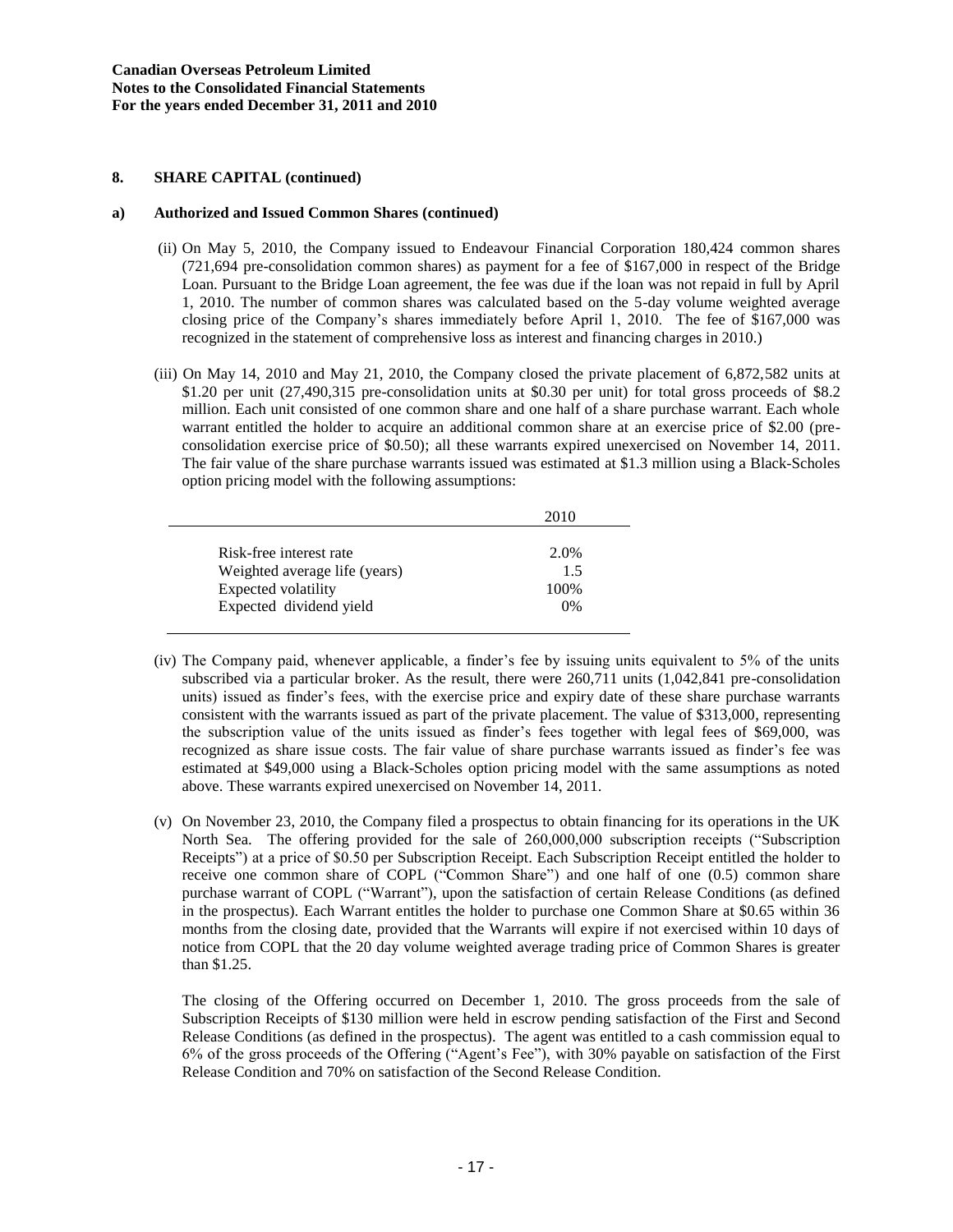### **a) Authorized and Issued Common Shares (continued)**

On December 10, 2010, the First Release Condition was met as the Company signed farm-in agreements in respect of the Fulla and Bluebell projects (as defined in the prospectus). Accordingly 78,000,000 Subscription Receipts were converted into 78,000,000 Common Shares and 39,000,000 Warrants, and funds of approximately \$36.6 million were released to the Company (\$39.0 million gross proceeds, net of Agent's Fee and expenses). The fair value of the Warrants issued was estimated at \$9.4 million using a Black-Scholes option pricing model with the following assumptions:

|                               | 2010 |
|-------------------------------|------|
| Risk-free interest rate       | 1.5% |
| Weighted average life (years) | 1.5  |
| Expected volatility           | 80%  |
| Expected dividend yield       | 0%   |

(vi) On February 22, 2011, the Second Release Condition was met as the Company signed earn-in agreements in respect of North Sea prospects in Block 23/21 RoB and Block 22/15 (as defined in the prospectus). Accordingly 182,000,000 Subscription Receipts were converted into 182,000,000 Common Shares and 91,000,000 Warrants, and funds of approximately \$85.5 million were released to the Company (\$91.0 million gross proceeds, net of Agent's Fee and expenses). The fair value of the Warrants issued was estimated at \$21.8 million using a Black-Scholes option pricing model with the assumptions as presented above in item (v).

In addition, upon satisfaction of both Release Conditions, the Company issued 15,600,000 share purchase warrants to its agent as compensation warrants in an amount equal to 6% of the aggregate number of Subscription Receipts sold pursuant to the offering. Each agent's warrant entitles the holder to purchase one Common Share of COPL for the period until December 1, 2012 at an exercise price of \$0.50. The fair value of the agent's warrants issued was estimated at \$4.5 million using a Black-Scholes option pricing model with the assumptions as presented above in item (v) and was recognized as share issue costs.

### **b) Warrants**

A summary of status of the Company's warrants as at December 31, 2011 and 2010 is as follows:

|                            | 2011                  |                                      |      | 2010                         |    |                                      |
|----------------------------|-----------------------|--------------------------------------|------|------------------------------|----|--------------------------------------|
|                            | Number of<br>Warrants | Wt. Avg.<br><b>Exercise</b><br>Price |      | Number of<br><b>Warrants</b> |    | Wt. Avg.<br><b>Exercise</b><br>Price |
| Balance, beginning of year | 42,566,646            | \$                                   | 0.76 | 425,000                      | \$ | 2.00                                 |
| Issued                     | 106,600,000           |                                      | 0.63 | 42,566,646                   |    | 0.76                                 |
| Exercised                  | (51,000)              |                                      | 0.65 |                              |    |                                      |
| Expired                    | (3,566,646)           |                                      | 2.00 | (425,000)                    |    | 2.00                                 |
| Balance, end of year       | 145,549,000           | ¢                                    | 0.63 | 42,566,646                   | \$ | 0.76                                 |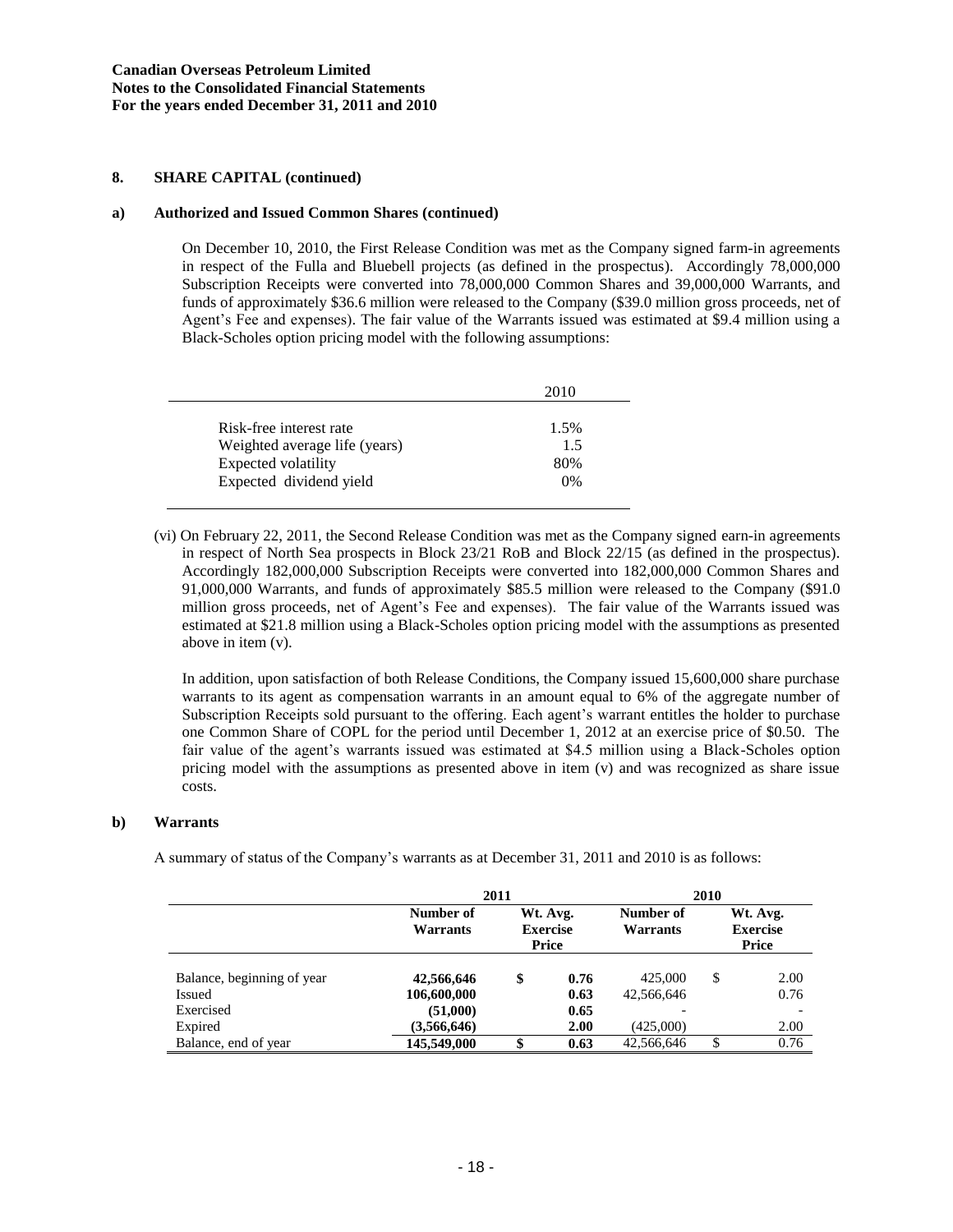### **b) Warrants (continued)**

The summary of the Company's share purchase warrants issued during the year ended December 31, 2011 is as follows:

|                                              | Number of<br><b>Warrants issued</b><br>and Outstanding | <b>Exercise</b><br>Price | <b>Expiry</b><br>Date |
|----------------------------------------------|--------------------------------------------------------|--------------------------|-----------------------|
| Public Offering – First Release (Note 8a v)  | 38,949,000                                             | \$0.65                   | December $1, 2013$    |
| Public Offering – Second Release (Note 8a v) | 91,000,000                                             | \$0.65                   | December 1, 2013      |
| Public Offering – Agent Warrants (Note 8a v) | 15,600,000                                             | \$0.50                   | December $1, 2012$    |
|                                              | 145,549,000                                            | \$0.63                   |                       |

### **c) Incentive Stock Options**

The Company has a stock option plan where the number of common shares reserved under the plan shall not exceed 10% of the issued and outstanding common shares and the number reserved for any one individual may not exceed 5% of the issued and outstanding shares. Exercise prices for stock options granted are determined by the closing market price on the day before the date of grant.

During 2011, the Company granted to its directors, officers, employees and consultants the following stock options, which vest immediately and expire in five years from date of grant:

- On February 23, 2011 12,415,000 stock options to acquire common shares at an exercise price of \$0.68. The related stock-based compensation expense of \$4.7 million has been recognized in the statement of comprehensive loss.
- On July 1, 2011 300,000 stock options to acquire common shares at an exercise price of \$0.46 per share. The related stock-based compensation expense of \$0.1 million has been recognized in the statement of comprehensive loss.

The fair value of each option granted is estimated on the date of grant using a Black-Scholes option pricing model with the following assumptions:

|                               | 2011  | 2010          |
|-------------------------------|-------|---------------|
| Risk-free interest rate       | 1.5%  | $1.5 - 2.0\%$ |
| Weighted average life (years) | 4.0   | 4.0           |
| Expected volatility           | 75%   | $80 - 100\%$  |
| Expected dividend yield       | $0\%$ | 0%            |

During the year ended December 31, 2011, 242,500 stock options granted to consultants expired, as they no longer provide services to the Company.

No stock options were exercised during the years ended December 31, 2011 and December 31, 2010.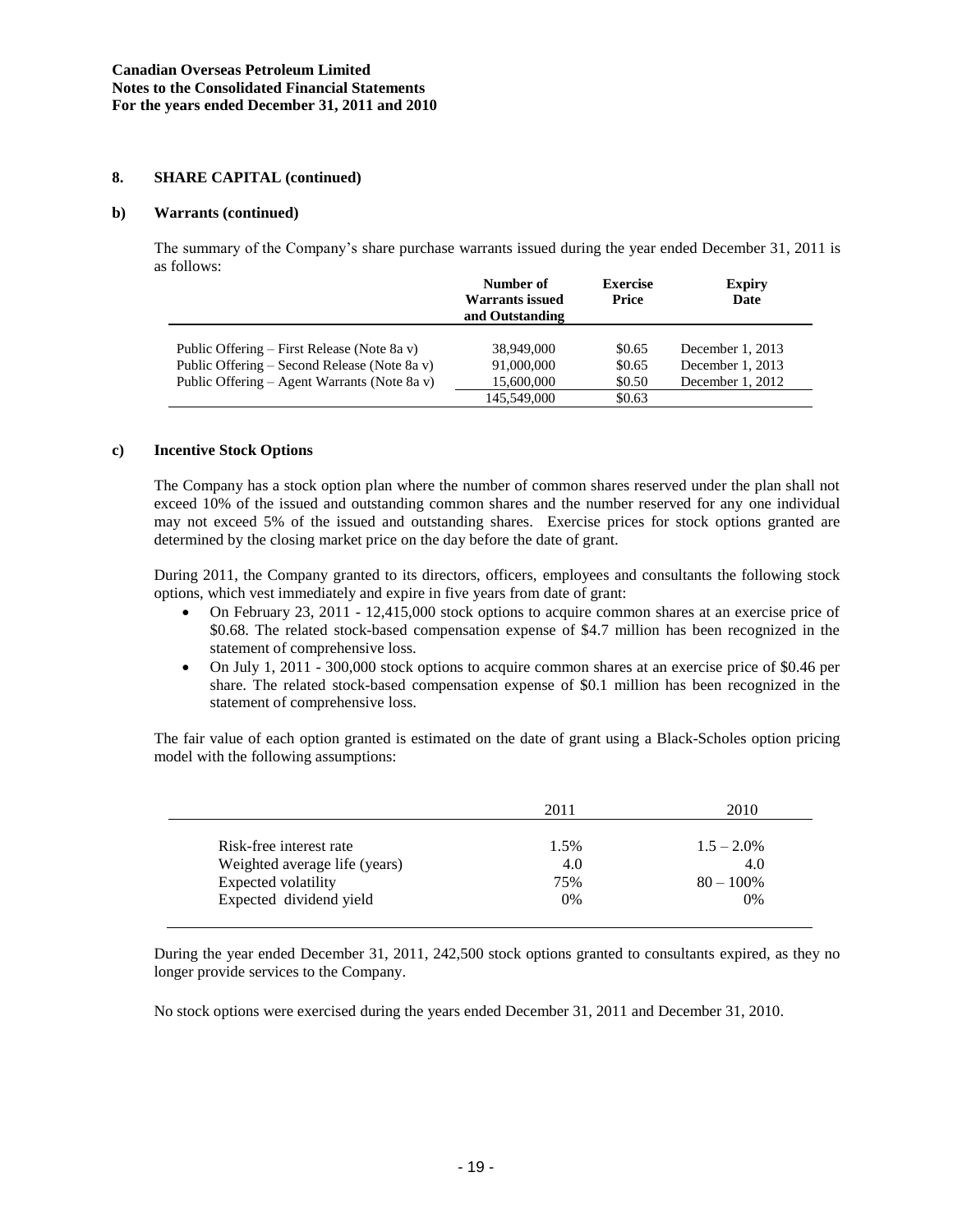# **c) Incentive Stock Options (continued)**

As at December 31, 2011, a total of 22,065,000 stock options to purchase common shares were outstanding, having a weighted average exercise price of \$0.67 per share with a remaining weighted average contractual life of 3.99 years. Changes to the Company's stock options are summarized as follows:

|                                                  | 2011                                                                |    |                             | 2010                               |                                      |                      |
|--------------------------------------------------|---------------------------------------------------------------------|----|-----------------------------|------------------------------------|--------------------------------------|----------------------|
|                                                  | Number of<br>Wt. Avg.<br><b>Exercise</b><br><b>Options</b><br>Price |    | Number of<br><b>Options</b> |                                    | Wt. Avg.<br><b>Exercise</b><br>Price |                      |
| Balance, beginning of year<br>Granted<br>Expired | 9,592,500<br>12,715,000<br>(242,500)                                | \$ | 0.66<br>0.67<br>0.80        | 1,402,500<br>8,262,500<br>(72,500) | \$                                   | 0.80<br>0.64<br>0.80 |
| Balance, end of year                             | 22,065,000                                                          |    | 0.67                        | 9,592,500                          | \$                                   | 0.66                 |
| Exercisable, end of year                         | 22,065,000                                                          | \$ | 0.67                        | 9,592,500                          | \$                                   | 0.66                 |

# **9. CONTRIBUTED CAPITAL RESERVE AND WARRANTS**

|                                                          | <b>December 31, 2011</b> |        | December 31, 2010 |        |
|----------------------------------------------------------|--------------------------|--------|-------------------|--------|
| Contributed capital reserve:                             |                          |        |                   |        |
| Balance, beginning of period<br>Stock-based compensation | \$                       | 4,317  | \$                | 1,074  |
| (Note 8c)                                                |                          | 4,796  |                   | 3,243  |
| Balance, end of period                                   | \$                       | 9,113  | \$                | 4,317  |
| Warrants:                                                |                          |        |                   |        |
| Balance, beginning of period                             | \$                       | 11,007 | \$                | 306    |
| Fair value of warrants issued                            |                          |        |                   |        |
| (Note 8a iiiv)                                           |                          | 26,364 |                   | 10,701 |
| Warrants exercised (Note 8a iii-v)                       |                          | (12)   |                   |        |
| Balance, end of period                                   | \$                       | 37.359 | \$                | 11.007 |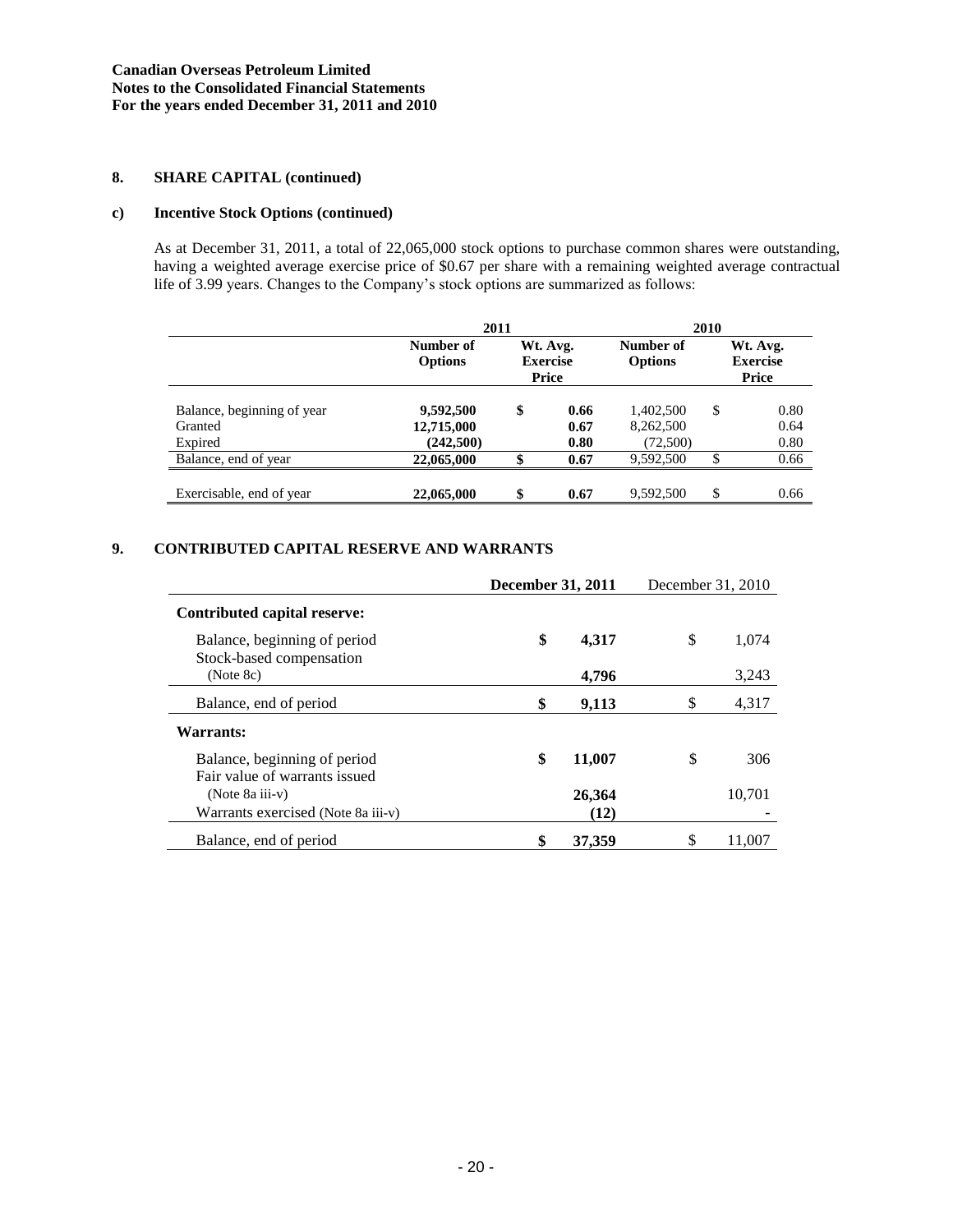# **10. DEFERRED INCOME TAX**

The tax effects of the temporary differences on deferred income tax assets (liabilities) are as follows:

|                                          | 2011        | 2010        |
|------------------------------------------|-------------|-------------|
| Non-capital income tax losses            | \$<br>3,182 | \$<br>2,552 |
| Pre-trading expenses - UK                | 25,737      |             |
| Capital losses                           | 632         | 632         |
| Share issue costs                        | 489         | 653         |
| $E \& E$ assets                          | 50          |             |
| Office equipment assets                  | 17          | 3           |
|                                          | 30,107      | 3,840       |
| Unrecognized tax benefits                | (30, 107)   | (3,840)     |
| Deferred income tax assets (liabilities) | \$          | \$          |

The Company did not recognize a deferred tax asset as at December 31, 2011 as currently, it is not expected that the assets will be recoverable in the foreseeable future.

The temporary differences associated with investment in subsidiaries, for which a deferred tax liability was not recognized amounted to \$28.0 million as at December 31, 2011 (2010 - \$0.2 million).

The provision for income taxes (recoveries) differing from the statutory income tax rates are as follows:

|                                             | 2011            | 2010          |
|---------------------------------------------|-----------------|---------------|
| Loss                                        | \$<br>(53, 428) | \$<br>(9,321) |
| Income tax rates                            | 26.5%           | 28%           |
| Provision at statutory rates                | (14, 158)       | (2,610)       |
| Tax rate differential (UK and Bermuda)      | (12, 054)       |               |
| Non-deductible items:                       |                 |               |
| Stock-based compensation                    | 1,340           | 908           |
| Amortization of warrants                    |                 | 83            |
| Depreciation in excess of capital allowance | 13              | 3             |
| Other                                       | 44              | 23            |
| Share issue costs                           | (173)           | (859)         |
| Effect of tax rates changes (Canada and UK) | (1,163)         | 210           |
| Change in previously estimated tax pools    | (230)           | (212)         |
| Change in unrecognized tax benefits         | 26,267          | 2,454         |
| Effect of foreign exchange                  | 114             |               |
| Deferred income tax provision (recovery)    | \$              | \$            |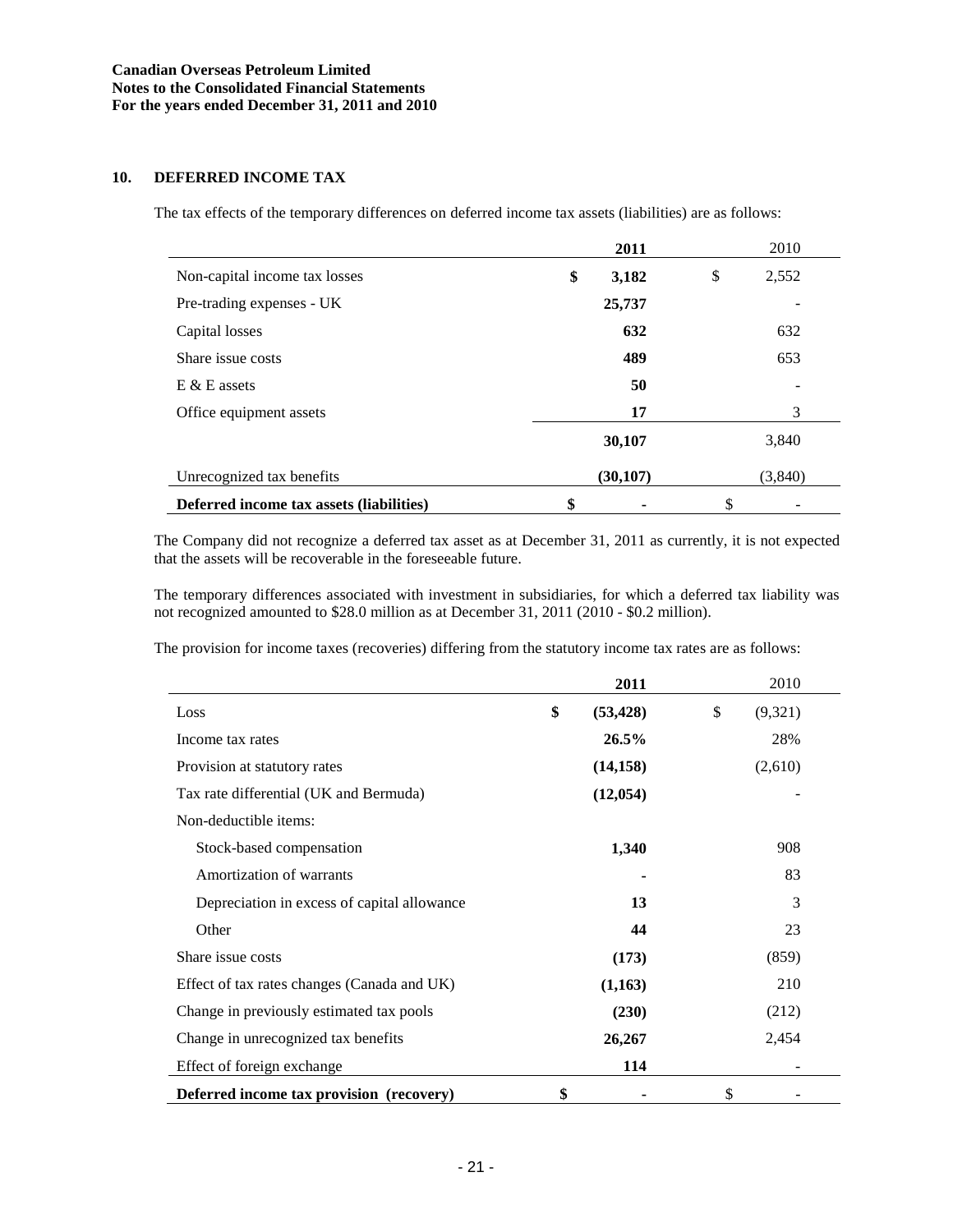### **10. DEFERRED INCOME TAX (continued)**

As at December 31, 2011, the Company had approximately \$12.7 million (2010 - \$10.2 million) of non-capital losses, which can be applied against taxable income earned in Canada with the following expiry dates:

- \$4,000 on December 31, 2014
- \$238,000 on December 31, 2026
- **•** \$253,000 on December 31, 2027
- **•** \$130,000 on December 31, 2028
- \$3,158,000 on December 31, 2029
- **•** \$5,710,000 on December 31, 2030
- **•** \$3,235,000 on December 31, 2031

As at December 31, 2011, the Company also had capital losses of approximately \$5.1 million (2010 - \$5.1 million), which will carry forward indefinitely to reduce capital gains taxed in Canada.

In addition, the Company had approximately \$41.5 million (GBP 26.3 million) of pre-trading expenses in the UK as at December 31, 2011. These amounts will become non-capital losses within the next seven years if the Company obtains trading status in the UK, and these losses can be carried forward indefinitely against future income earned in the UK.

# **11. COMMITMENTS AND CONTRACTUAL OBLIGATIONS**

As at December 31, 2011, the Company has the following commitments other than the obligations under UK contracts in dispute (as discussed in note 7):

|                         | <b>Total</b> | Less than<br><b>One Year</b> | <b>One to Three</b><br><b>Years</b> | <b>Four to Five</b><br>Years | <b>After Five</b><br><b>Years</b> |
|-------------------------|--------------|------------------------------|-------------------------------------|------------------------------|-----------------------------------|
| UK drilling commitments | 7.900        | 7.900                        | $\overline{\phantom{a}}$            | $\overline{\phantom{a}}$     |                                   |
| Office lease            | 4.232        | 535                          | 1,069                               | 1,069                        | 1,559                             |
|                         | 12.132       | 8.435                        | 1.069                               | 1.069                        | 1,559                             |

UK drilling commitments of \$7.9 million as at December 31, 2011 relate to an offshore exploration well, which was drilled, plugged and abandoned in March 2012.

The Company is committed under an operating lease agreement for the rental of office space in Calgary. The approximate lease payments total \$4.2 million and are payable over the next eight years.

On May 18, 2011 the Company (via its Bermuda subsidiary, COPL B) signed a Sale and Purchase Agreement ("SPA") with Peppercoast to acquire a 100% interest in Block LB-13 offshore Liberia for a total sum of US\$85.0 million (approximately \$86.4 million) payable in cash (to a maximum of US\$50.0 million) and common shares of COPL. The transaction is expected to close in the second quarter of 2012, assuming certain conditions can be satisfied, including obtaining consents of the National Oil Company of Liberia ("NOCAL") and the Government of Liberia. Block LB-13 covers an area of approximately 2,400 square kilometres and is governed by a Production Sharing Contract ("PSC") with an eight year exploration license that commenced in May 2007 and is divided into three phases, the first phase being four years, the second phase two years and the third phase another two years. Subject to completion of the SPA with Peppercoast, the Company will be committed to drill a well within the second phase and an additional well within the third phase of the PSC.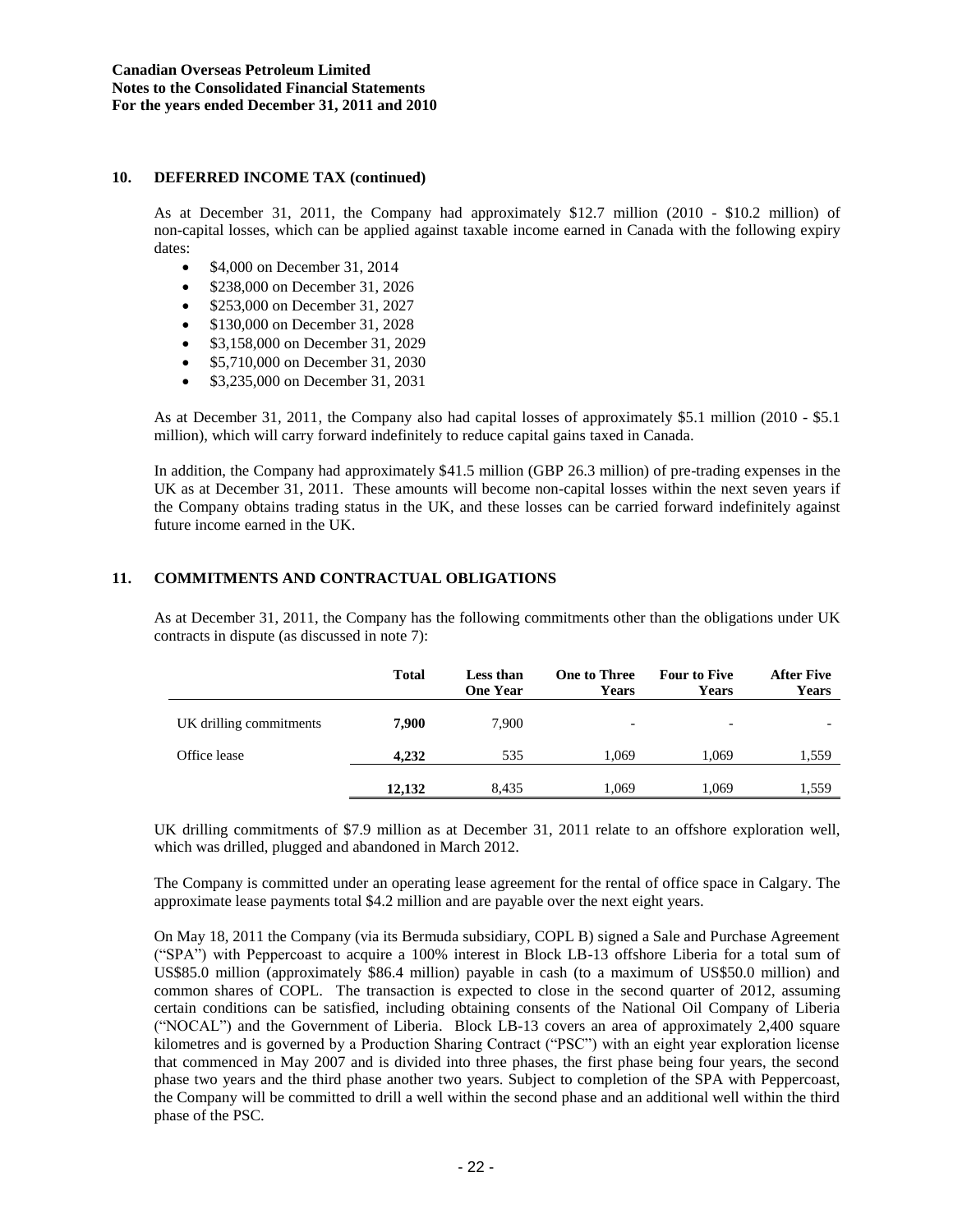# **11. COMMITMENTS AND CONTRACTUAL OBLIGATIONS (continued)**

On November 16, 2011, the Company signed an Asset Acquisition Agreement with ExxonMobil Exploration and Production Liberia Limited ("ExxonMobil"), a wholly owned subsidiary of the ExxonMobil Corporation, with respect to the onward sale of certain interests in Block LB-13 offshore Liberia. Under the terms of the sale, which is subject to the approval of the NOCAL and the Government of Liberia and to the satisfaction or waiver of other closing conditions, ExxonMobil will acquire a 70% interest in the PSC governing Block LB-13 immediately following COPL B's acquisition of a 100% interest from Peppercoast. In return, ExxonMobil will pay COPL B US\$55.0 million (approximately \$55.9 million) and pay COPL B's portion of the first well to be drilled on Block LB-13 to a maximum of US\$36.0 million. If less than US\$36.0 million is spent on COPL B's proportionate cost for the first well, the balance will be applied towards COPL B's costs of a second well, if drilled. Additionally, ExxonMobil will pay COPL B's share of joint venture costs estimated at approximately US\$6.0 million up to the completion of the first well. COPL B's equity interest in the PSC (Block) will be 30% upon closing and ExxonMobil will be the PSC's (Block's) designated operator.

Currently, the Company does not have material cash inflows and/or adequate financing to develop profitable operations. The Company is pursuing exploration projects and contracts that, if successful, will require substantial additional financing before they are able to generate positive cash flows. Accordingly, the Company's continued successful operations are dependent on its ability to obtain additional financing. No assurance can be provided that the Company will raise the required levels of financing.

### **12. RELATED PARTY TRANSACTIONS**

### **a) Transactions with Directors and Officers**

Transactions with the Company's directors and officers in the form of consulting services occurred in the normal course of business and have been recorded at exchange amounts based on commercial rates and terms agreed to in the related consulting contracts. The expense, receivables and payables related to consulting services provided by directors and officers during the year ended December 31 are as follows:

|                 | <b>2011</b> | ∠∪⊥∪       |
|-----------------|-------------|------------|
| Consulting fees | ٨D<br>      | 022<br>دا، |

As at December 31, 2011, accounts due from related parties amounted to \$19,000 (December 31, 2010 - \$22,000, January 1, 2010 - \$nil), which represented travel advances, with \$nil payable to related parties (December 31, 2010 - \$5,000; January 1, 2010 - \$nil) for outstanding travel expenses.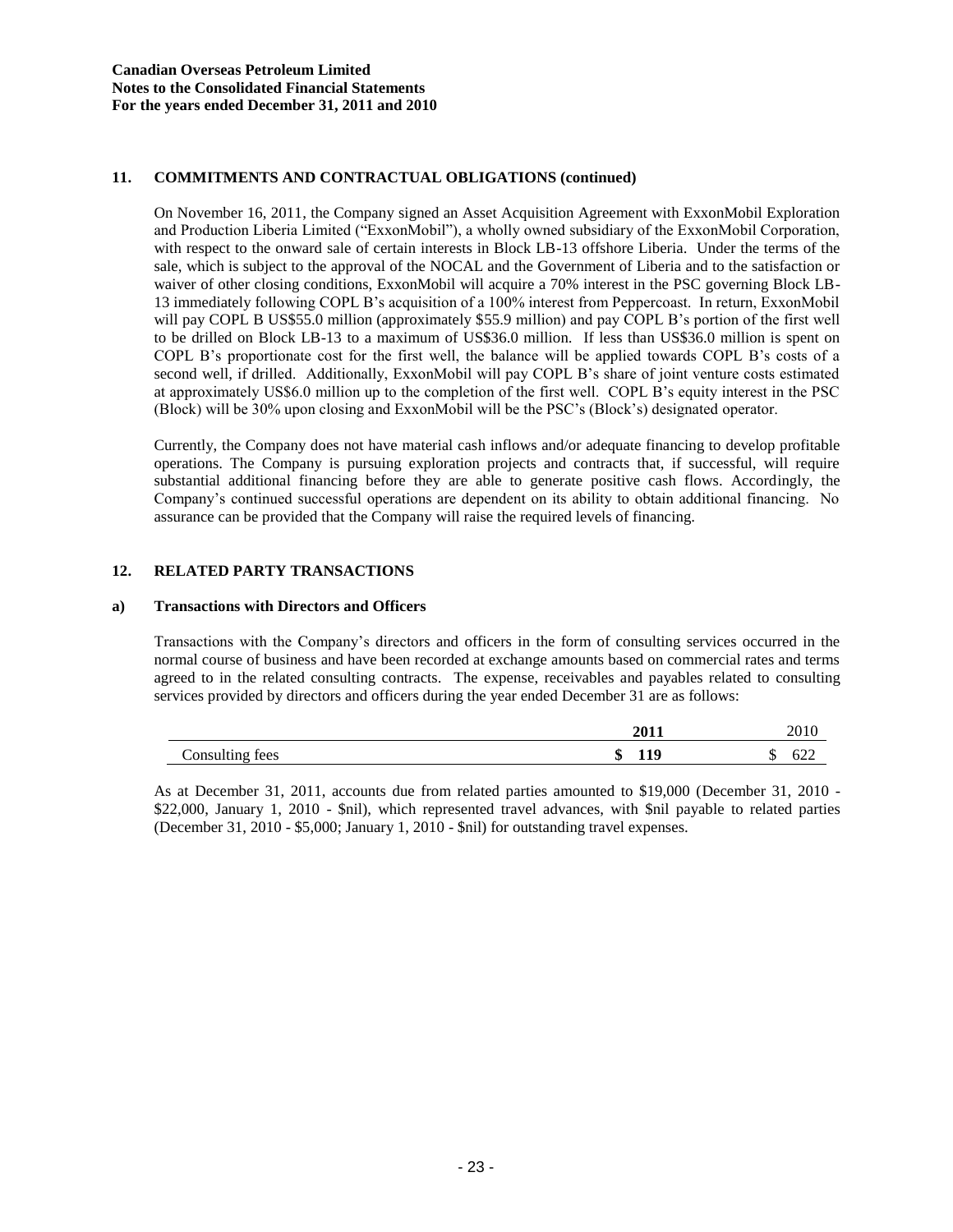# **12. RELATED PARTY TRANSACTIONS (continued)**

### **b) Remuneration of Directors and Other Key Management Personnel**

The key management personnel of the Company are comprised of executives of the Company and members of Canadian Overseas Petroleum Limited's Board of Directors. The remuneration of directors and key management personnel during the years ended December 31 are as follows:

|                             | 2011                     | 2010    |
|-----------------------------|--------------------------|---------|
| Short-term benefits         | 1,673<br>S               | \$1,535 |
| Post-employment benefits    | $\overline{\phantom{a}}$ |         |
| Other long-term benefits    |                          |         |
| Stock-based compensation    | 2,860                    | 2,952   |
| <b>Termination benefits</b> |                          |         |
|                             | 4.533                    |         |

Short-term benefits include annual salaries, directors' fees and health and other taxable benefits. The 2010 balance includes a portion of the consulting fees from Note 12(a).

Stock-based compensation relates to stock options granted during the year and represent the fair value of options granted using a Black-Scholes option pricing model (Note 8(c)) as at the date of grant.

# **13. FINANCIAL INSTRUMENTS**

The Company has classified its cash and cash equivalents and other deposits as financial assets at FVTPL and has measured them at fair value. Accounts receivable are classified as loans and receivables; accounts payable, accrued liabilities and loans are classified as other liabilities; these items are measured at amortized cost.

### **a) Fair values**

As at December 31, 2011, December 31, 2010 and January 1, 2010, the fair values of all financial instruments not carried at fair value approximated their carrying values due to their short-term maturity.

### **(b) Foreign exchange risk**

With the Company's current exploration activities carried out in the UK, significant amounts are transacted in or referenced to currencies other than the Canadian dollar, including the British Pound and U.S. dollar. As a result, fluctuations in the exchange rates between the Canadian dollar, British Pound and U.S. dollar can have a significant effect on the Company's financial position and its reported results. To mitigate a portion of its exposure and to the extent it is feasible, the Company keeps its funds in currencies applicable to its known short-term commitments.

Cash and cash equivalents includes amounts denominated in foreign currencies:

|                       | <b>December 31, 2011</b> | <b>December 31, 2010</b> | <b>January 1, 2010</b> |
|-----------------------|--------------------------|--------------------------|------------------------|
| <b>British Pounds</b> | 41.698                   | 1.000                    |                        |
| U.S. Dollars          | 682                      | $\overline{\phantom{a}}$ |                        |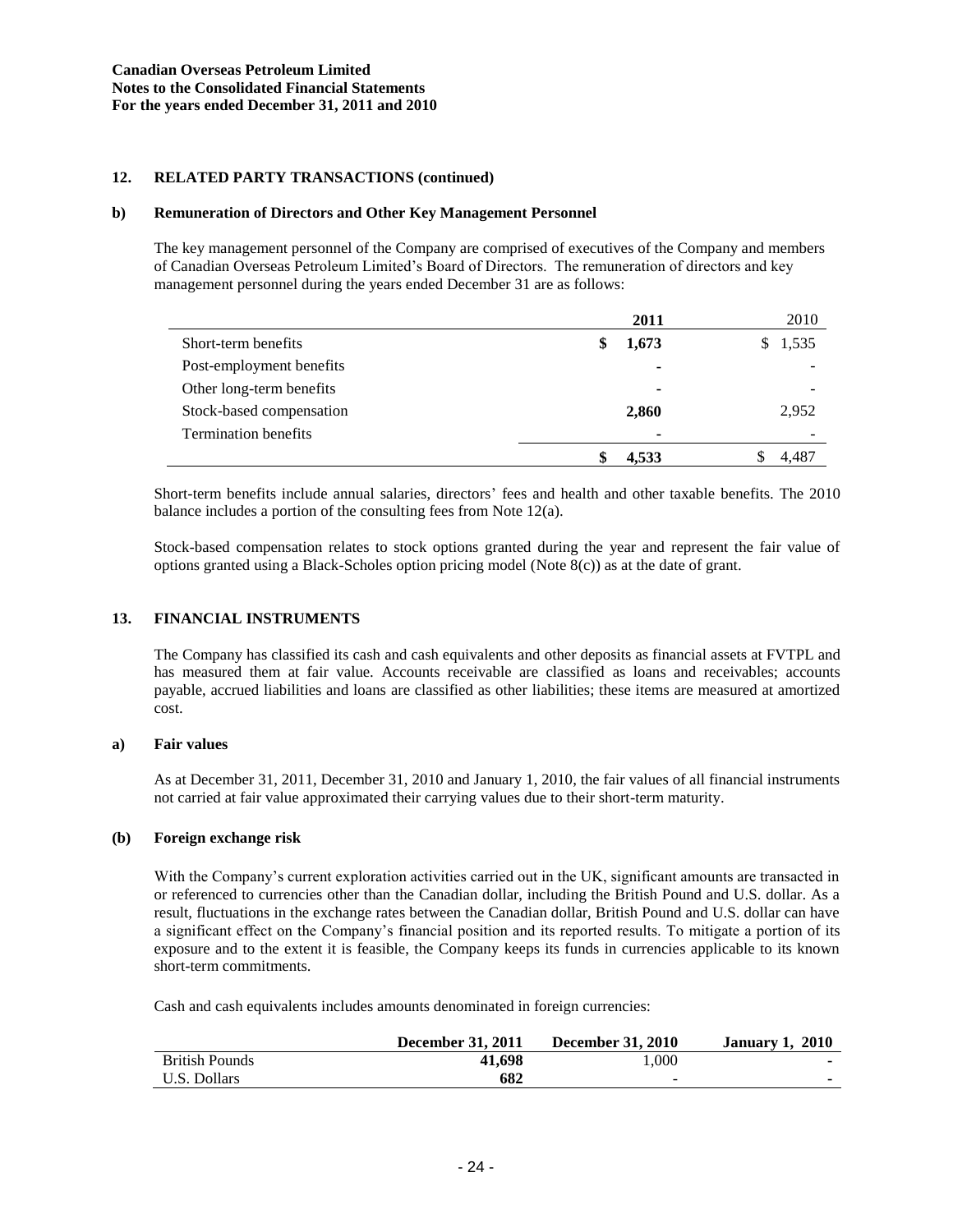# **13. FINANCIAL INSTRUMENTS (continued)**

### **(c) Credit risk**

The Company's accounts receivable are mainly due from the government (Goods and Services Tax in Canada and Value Added Tax in UK) and from its employees in respect of travel advances. The Company believes there is no unusual exposure associated with these receivables. No amounts are considered to be past due and no allowance for doubtful accounts has been recorded in the accounts. As at December 31, 2011, the Company holds \$71.9 million of cash and cash equivalents with Canadian and UK chartered banks. Management has assessed the associated credit risk as relatively low.

Should the SPA transaction discussed in Note 11 fail to close, the long-term deposit for seismic data (Note 5) will become a receivable from Peppercoast and subject to credit risk at that time.

### **(d) Interest rate risk**

The Company's policy is to keep its cash, whenever possible, in interest bearing accounts with its banking institutions. The Company periodically monitors the interest rates offered and is satisfied with the credit ratings of its banks.

# **14. CAPITAL MANAGEMENT**

The Company's objectives when managing capital are:

- to safeguard the Company's ability to continue as a going concern;
- to maintain statement of financial position strength and optimal capital structure, while ensuring the Company's strategic objectives are met; and
- to provide an appropriate return to shareholders relative to the risk of the Company's underlying assets

In the management of capital, the Company includes shareholders' equity and interest bearing debt defined as long-term loans and current portion of long-term loans. Shareholders' equity includes share capital, warrants, contributed capital reserve and deficit.

The Company maintains and adjusts its capital structure based on changes in economic conditions and the Company's planned requirements. The Company may adjust its capital structure by issuing new equity and/or debt, selling and/or acquiring assets, and controlling the capital expenditure program.

The Company is not subject to any external capital requirements. There were no changes in the Company's capital management policies during the year ended December 31, 2011.